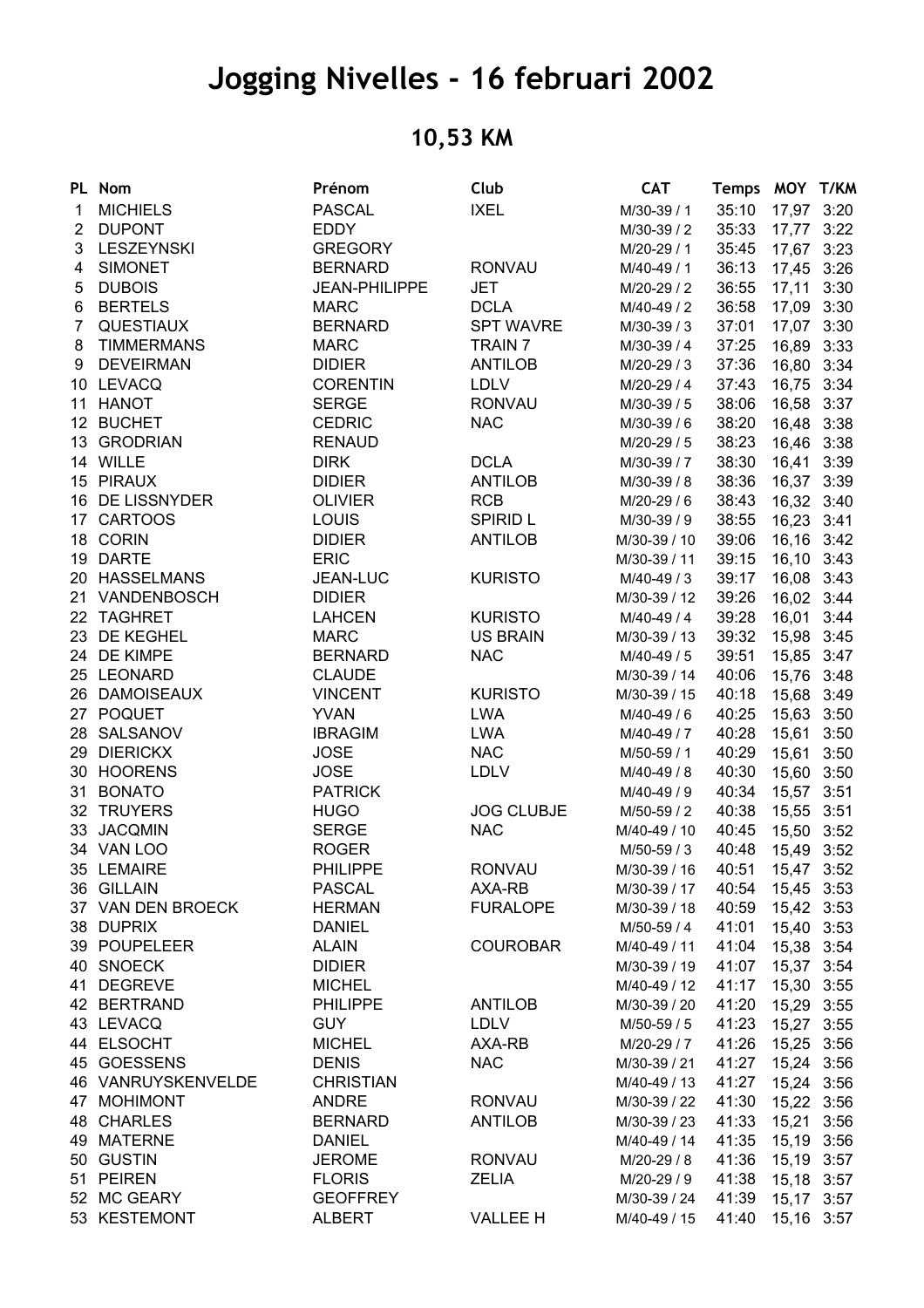| 54 DE GELAS            | <b>PATRICK</b>         | <b>LEEUWERI</b>   | M/30-39 / 25 | 41:44 15,14 3:57 |            |      |
|------------------------|------------------------|-------------------|--------------|------------------|------------|------|
| 55 DEBONDT             | <b>MICHEL</b>          | <b>FLEURUS</b>    | M/30-39 / 26 | 41:45 15,13 3:57 |            |      |
| 56 WYNS                | <b>JOS</b>             | <b>HULS</b>       | M/50-59 / 6  | 41:47 15,12 3:58 |            |      |
| 57 QUINION             | <b>THIERRY</b>         |                   | M/30-39 / 27 | 41:48 15,11 3:58 |            |      |
| 58 ASTA                | <b>DOMINIQUE</b>       | <b>RONVAU</b>     | M/40-49 / 16 | 41:53            | 15,08 3:58 |      |
| 59 MANIQUET            | <b>ETIENNE</b>         | <b>ENJAMBEE</b>   | M/20-29 / 10 | 41:57            | 15,06 3:59 |      |
| 60 VANBELLINGHEN       | <b>VICTOR</b>          | <b>JET</b>        | M/40-49 / 17 | 42:01            | 15,04 3:59 |      |
| 61 HAVAUX              | <b>JEAN-DANIEL</b>     | <b>NAC</b>        | M/40-49 / 18 | 42:06            | 15,01 3:59 |      |
| 62 WADELEUX            | <b>PAUL</b>            |                   | M/50-59 / 7  | 42:07            | 15,00 3:59 |      |
| 63 ALBERT              | <b>FREDERIC</b>        | <b>KURISTO</b>    | M/16-19 / 1  | 42:12            | 14,97 4:00 |      |
| 64 GOOSSENS            | <b>SAMUEL</b>          | CS DYLE           | M/16-19 / 2  | 42:29            | 14,87 4:02 |      |
| 65 DUCHATEL            | <b>NICOLAS</b>         |                   |              | 42:35 14,84 4:02 |            |      |
|                        |                        |                   | M/30-39 / 28 |                  |            |      |
| 66 LEJEUNE             | <b>MARC</b>            | <b>KURISTO</b>    | M/20-29 / 11 | 42:40 14,81 4:03 |            |      |
| 67 LOUVRIER            | <b>BERNARD</b>         |                   | M/50-59 / 8  | 42:45 14,78 4:03 |            |      |
| 68 LEJEUNE             | <b>CHRISTOPHE</b>      | <b>KURISTO</b>    | M/20-29 / 12 | 42:49 14,76 4:03 |            |      |
| 69 DELVENNE            | <b>RAYMOND</b>         | <b>CSF</b>        | M/40-49 / 19 | 42:50 14,75 4:04 |            |      |
| 70 FIGEYS              | <b>MANUEL</b>          |                   | M/30-39 / 29 | 42:51 14,74 4:04 |            |      |
| 71 DEBOTH              | <b>JOHAN</b>           | AXA-RB            | M/30-39 / 30 | 42:52            | 14,74 4:04 |      |
| 72 DEURBROECK          | <b>MARIE CHRISTINE</b> |                   | D/40-49 / 1  | 43:05            | 14,66 4:05 |      |
| 73 LADRIERE            | <b>VIVIAN</b>          | <b>ANTILOB</b>    | M/20-29 / 13 | 43:06            | 14,66 4:05 |      |
| 74 TORDEURS            | <b>HUGO</b>            |                   | M/50-59 / 9  | 43:07            | 14,65 4:05 |      |
| 75 PREVOT              | <b>JEROME</b>          | <b>LWA</b>        | M/20-29 / 14 | 43:07            | 14,65 4:05 |      |
| 76 REY                 | <b>PHILIPPE</b>        | <b>ANTILOB</b>    | M/40-49 / 20 | 43:08 14,65 4:05 |            |      |
| 77 DURAY               | <b>OLIVIER</b>         | <b>RCB</b>        | M/30-39 / 31 | 43:12 14,63 4:06 |            |      |
| 78 SURQUIN             | <b>ANDRE</b>           | <b>LWA</b>        | M/40-49 / 21 | 43:16 14,60 4:06 |            |      |
| 79 RONSSE              | <b>CLAUDE</b>          |                   | M/40-49 / 22 | 43:20 14,58 4:06 |            |      |
| 80 DE MEESTER          | <b>JEAN LUC</b>        | <b>CS EGHEZEE</b> | M/40-49 / 23 | 43:26 14,55 4:07 |            |      |
| 81 BULTOT              | <b>THIERRY</b>         | <b>FANAJOG</b>    | M/30-39 / 32 | 43:29 14,53 4:07 |            |      |
| 82 WEHENKEL            | <b>FRANCOIS</b>        | <b>DCLAKH</b>     | M/50-59 / 10 | 43:36            | 14,49      | 4:08 |
| 83 VANNIEUWENHUYSE     | <b>YVES</b>            | <b>GLOBE TR</b>   | M/16-19 / 3  | 43:37            | 14,49 4:08 |      |
| 84 DION                | <b>CHANTAL</b>         | <b>KURISTO</b>    | D/50-59 / 1  | 43:39            | 14,47 4:08 |      |
|                        |                        |                   |              |                  |            |      |
| 85 DE LEENER           | <b>JEAN-MARIE</b>      | <b>NAC</b>        | M/40-49 / 24 | 43:40            | 14,47 4:08 |      |
| 86 FERNANDES GONCALVES | <b>JOAU</b>            | <b>BENFICA</b>    | M/40-49 / 25 | 43:41            | 14,46 4:08 |      |
| 87 MAGE                | <b>ALAIN</b>           | JOG +             | M/40-49 / 26 | 43:42            | 14,46 4:09 |      |
| 88 MONIOTTE            | <b>GABRIEL</b>         |                   | M/30-39 / 33 | 43:44            | 14,45 4:09 |      |
| 89 VANDENBROECK        | <b>STEVE</b>           | <b>JOG CLUBJE</b> | M/20-29 / 15 | 43:45            | 14,44 4:09 |      |
| 90 JAUNIAU             | <b>DANIEL</b>          | <b>NAC</b>        | M/40-49 / 27 | 43:49 14,42 4:09 |            |      |
| 91 KRIJNEN             | <b>PIET</b>            | <b>VALLEE H</b>   | M/40-49 / 28 | 43:50 14,41 4:09 |            |      |
| 92 JANSSENS            | <b>PHILIPPE</b>        |                   | M/40-49 / 29 | 43:51            | 14,41 4:09 |      |
| 93 BASCOUR             | <b>ALAIN</b>           |                   | M/30-39 / 34 | 43:52 14,40 4:09 |            |      |
| 94 DUSSART             | <b>BERNARD</b>         |                   | M/50-59 / 11 | 44:07            | 14,32 4:11 |      |
| 95 ALBERT              | <b>MICHAEL</b>         | <b>KURISTO</b>    | M/16-19 / 4  | 44:09            | 14,31 4:11 |      |
| 96 WACHTELAER          | <b>ALEX</b>            |                   | M/50-59 / 12 | 44:12            | 14,29 4:11 |      |
| 97 DE MEES             | <b>MARC</b>            | <b>JOG CLUBJE</b> | M/60-69 / 1  | 44:14            | 14,28 4:12 |      |
| 98 DEFRAENE            | <b>PATRICK</b>         | <b>ANTILOB</b>    | M/40-49 / 30 | 44:16            | 14,27 4:12 |      |
| 99 VERBAERE            | <b>PASCAL</b>          | <b>KURISTO</b>    | M/40-49 / 31 | 44:19            | 14,26 4:12 |      |
| 100 BARTIAUX           | <b>ROGER</b>           | <b>ZELIA</b>      | M/40-49 / 32 | 44:23            | 14,24 4:12 |      |
| 101 SILLIEN            | <b>NICOLAS</b>         | <b>RONVAU</b>     | M/20-29 / 16 | 44:24            | 14,23 4:12 |      |
| 102 SIMON              | <b>PHILIPPE</b>        | <b>LDLV</b>       | M/20-29 / 17 | 44:25 14,22 4:13 |            |      |
| 103 ALSTEENS           | <b>KURT</b>            | <b>BOCCALIN</b>   |              |                  |            |      |
|                        |                        |                   | M/30-39 / 35 | 44:28 14,21 4:13 |            |      |
| 104 VANOOST            | <b>PAUL</b>            | <b>RONVAU</b>     | M/40-49 / 33 | 44:29 14,20 4:13 |            |      |
| 105 SCOUPPE            | <b>ALAIN</b>           | <b>US BRAIN</b>   | M/40-49 / 34 | 44:30 14,20 4:13 |            |      |
| 106 MONIOTTE           | <b>GILLES ANTOINE</b>  |                   | M/30-39 / 36 | 44:31            | 14,19 4:13 |      |
| 107 COREMANS           | <b>CYRIEL</b>          |                   | M/50-59 / 13 | 44:31            | 14,19 4:13 |      |
| 108 PATINET            | <b>GAETAN</b>          | <b>CABW</b>       | M/20-29 / 18 | 44:32            | 14,19 4:13 |      |
| 109 GAUTIER            | <b>JACQUES</b>         |                   | M/40-49 / 35 | 44:32            | 14,19 4:13 |      |
| 110 GAILLY             | <b>MARCEL</b>          | <b>JOG BEER</b>   | M/40-49 / 36 | 44:38            | 14,16 4:14 |      |
| 111 PASCOLO            | <b>SANDRO</b>          | <b>JET</b>        | M/40-49 / 37 | 44:43            | 14,13 4:14 |      |
| 112 THOMAS             | <b>JEAN FRANCOIS</b>   | <b>NAC</b>        | M/20-29 / 19 | 44:43            | 14,13 4:14 |      |
| 113 LAUWERS            | <b>MICHEL</b>          | <b>LWA</b>        | M/40-49 / 38 | 44:44            | 14,12 4:14 |      |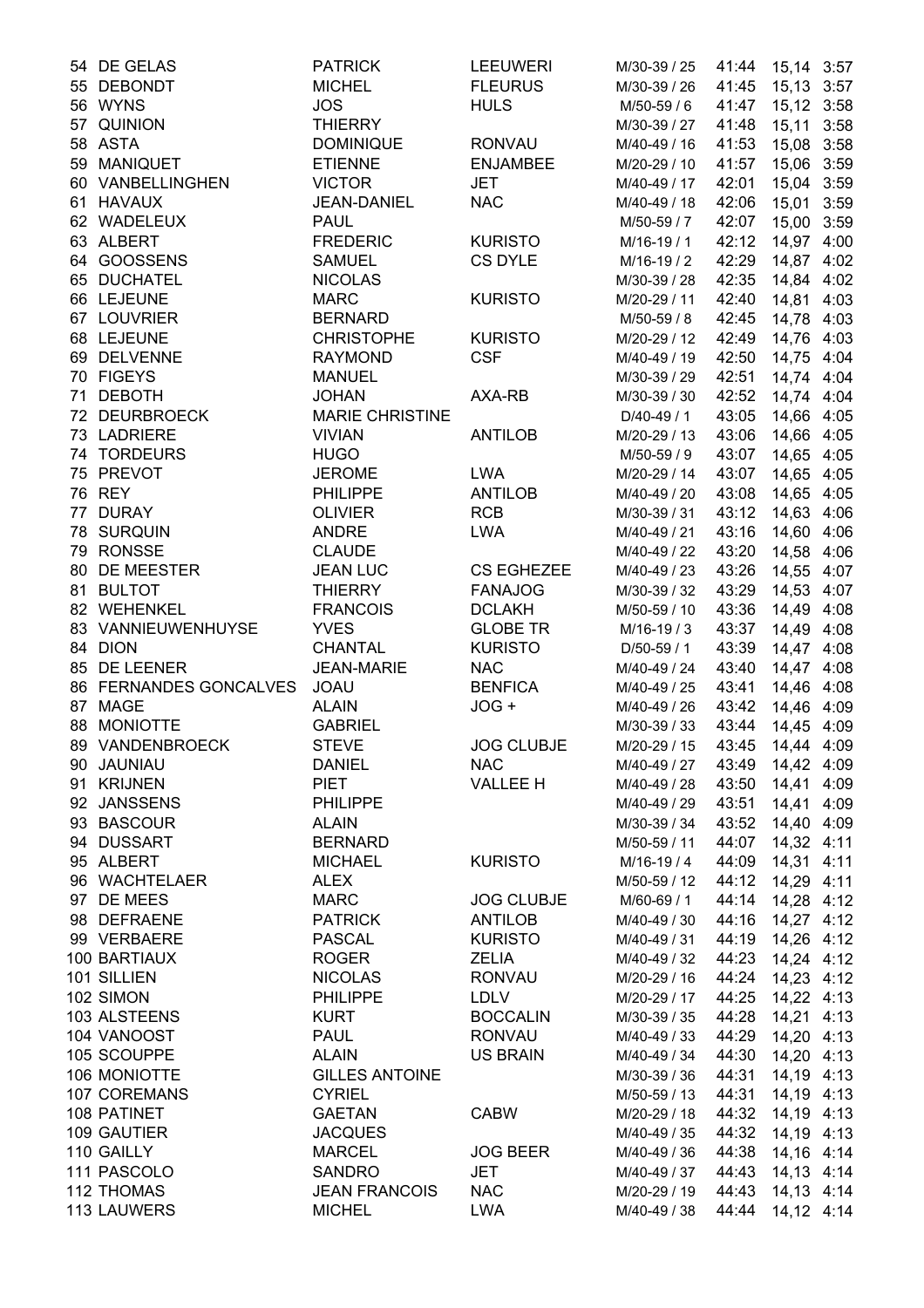| 114 SIJMUS            | <b>WILLY</b>      |                   | M/40-49 / 39 |       | 44:49 14,10 4:15 |      |
|-----------------------|-------------------|-------------------|--------------|-------|------------------|------|
| 115 SILLIEN           | <b>FREDDY</b>     | <b>RONVAU</b>     | M/50-59 / 14 | 44:51 | 14,09 4:15       |      |
| 116 ROTIERS           | <b>FRANCOIS</b>   | <b>FURALOPE</b>   | M/30-39 / 37 | 44:55 | 14,07 4:15       |      |
| 117 ZEIDLER           | <b>QUENTIN</b>    | <b>GLOBE TR</b>   | M/16-19 / 5  | 44:55 | 14,07 4:15       |      |
| 118 LEBRUN            | <b>CHRISTOPHE</b> |                   | M/30-39 / 38 | 44:56 | 14,06 4:16       |      |
| 119 BOUDART           | <b>PIERRE</b>     |                   | M/40-49 / 40 | 44:57 | 14,06 4:16       |      |
| 120 LANDUYT           | <b>EVELIEN</b>    | <b>JOG CLUBJE</b> | D/20-29 / 1  | 44:57 | 14,06 4:16       |      |
| 121 VANDENBROECK      | <b>TOM</b>        | <b>JOG CLUBJE</b> | M/20-29 / 20 | 44:58 | 14,05 4:16       |      |
| 122 VANDIEST          | <b>PHILIPPE</b>   | <b>BONI</b>       | M/40-49 / 41 | 45:00 | 14,04 4:16       |      |
| 123 CARTIAUX          | <b>MURIEL</b>     | <b>RCB</b>        | D/30-39 / 1  | 45:00 | 14,04 4:16       |      |
| 124 PREVOT            | <b>CEDRIC</b>     | <b>LWA</b>        |              |       |                  |      |
|                       |                   |                   | M/20-29 / 21 | 45:01 | 14,03 4:16       |      |
| 125 DECNOP            | <b>JEAN LUC</b>   | <b>LWA</b>        | M/40-49 / 42 |       | 45:02 14,03 4:16 |      |
| 126 LARG              | <b>RICHARD</b>    | SOUTHAMP CITY     | M/40-49 / 43 |       | 45:03 14,02 4:16 |      |
| 127 MARLE             | <b>ADRIEN</b>     |                   | M/20-29 / 22 |       | 45:04 14,02 4:16 |      |
| <b>128 TRULLEMANS</b> | <b>JEAN LUC</b>   |                   | M/20-29 / 23 |       | 45:10 13,99 4:17 |      |
| 129 PEETERS           | <b>GERARD</b>     | <b>ANTILOB</b>    | M/40-49 / 44 |       | 45:14 13,97 4:17 |      |
| <b>130 SOETEMANS</b>  | <b>EDDY</b>       | <b>JOKA</b>       | M/40-49 / 45 | 45:18 | 13,95 4:18       |      |
| 131 MATON             | <b>HERMAN</b>     | <b>JET</b>        | M/50-59 / 15 | 45:19 | 13,94 4:18       |      |
| 132 LORGE             | <b>JEAN MARC</b>  | <b>RONVAU</b>     | M/30-39 / 39 | 45:23 | 13,92 4:18       |      |
| 133 HANSEN            | <b>LAURENT</b>    |                   | M/16-19 / 6  | 45:25 | 13,91 4:18       |      |
| 134 DEFALQUE          | <b>ALBAN</b>      | <b>ANTILOB</b>    | M/30-39 / 40 | 45:26 | 13,91            | 4:18 |
| 135 ROBBE             | <b>MARCEL</b>     | <b>TEND DET</b>   | M/50-59 / 16 | 45:41 | 13,83 4:20       |      |
| 136 MUYTJENS          | <b>RENE</b>       | <b>ANTILOB</b>    | M/50-59 / 17 |       | 45:42 13,82 4:20 |      |
| 137 BEERENS           | <b>JAN</b>        | AC E AAL          | M/40-49 / 46 |       | 45:43 13,82 4:20 |      |
| 138 BINKERT           | <b>MARC</b>       | <b>LDLV</b>       | M/40-49 / 47 |       | 45:46 13,80 4:20 |      |
| 139 MOINY             | <b>PHILIPPE</b>   | <b>NAC</b>        | M/30-39 / 41 |       | 45:54 13,76 4:21 |      |
| 140 JAMART            | <b>ERIC</b>       | <b>NAC</b>        | M/40-49 / 48 | 45:55 | 13,76 4:21       |      |
| 141 LALOUX            | <b>GUY</b>        | <b>CSF</b>        | M/60-69 / 2  | 45:57 | 13,75 4:21       |      |
| <b>142 VERHULST</b>   | <b>GILLES</b>     | <b>KURISTO</b>    | M/16-19 / 7  | 45:58 | 13,74 4:21       |      |
| 143 ALLARD            | <b>LAURENT</b>    | <b>NAC</b>        | M/20-29 / 24 | 46:01 | 13,73 4:22       |      |
| <b>144 HUME</b>       | <b>YVAN</b>       | <b>CABW</b>       | M/40-49 / 49 | 46:10 | 13,69 4:23       |      |
| 145 IMBRECHTS         | <b>CHRISTIAN</b>  |                   | M/40-49 / 50 | 46:15 | 13,66 4:23       |      |
| 146 RENGLE            | <b>HANNES</b>     | <b>JOG CLUBJE</b> | M/16-19 / 8  | 46:16 | 13,66 4:23       |      |
|                       |                   |                   |              |       |                  |      |
| 147 CROSS             | <b>ALAN</b>       |                   | M/40-49 / 51 | 46:17 | 13,65 4:23       |      |
| 148 KUBORN            | <b>XAVIER</b>     |                   | M/20-29 / 25 | 46:18 | 13,65 4:23       |      |
| 149 JADOT             | <b>BENOIT</b>     |                   | M/20-29 / 26 | 46:19 | 13,64 4:23       |      |
| 150 DECLERCQ          | <b>NORBERT</b>    | <b>BENFICA</b>    | M/50-59 / 18 | 46:19 | 13,64 4:23       |      |
| 151 VANDELEENE        | <b>PHILLIPPE</b>  | <b>NAC</b>        | M/40-49 / 52 |       | 46:20 13,64 4:24 |      |
| 152 DE SMET           | <b>BERNADETTE</b> | <b>US BRAIN</b>   | D/40-49 / 2  | 46:21 | 13,63 4:24       |      |
| 153 VAREWYCK          | <b>PIERRE</b>     | <b>ANTILOB</b>    | M/40-49 / 53 | 46:22 | 13,63 4:24       |      |
| 154 BLYAERT           | <b>LUC</b>        |                   | M/40-49 / 54 | 46:26 | 13,61 4:24       |      |
| 155 HUYSMAN           | <b>LUC</b>        |                   | M/40-49 / 55 | 46:26 | 13,61 4:24       |      |
| 156 MILLS             | <b>TIMOTHY A</b>  | <b>EXXON</b>      | M/40-49 / 56 | 46:28 | 13,60 4:24       |      |
| 157 BRABANT           | <b>ROBERT</b>     |                   | M/60-69 / 3  | 46:29 | 13,59 4:24       |      |
| 158 FRERE             | <b>GILLES</b>     |                   | M/30-39 / 42 | 46:30 | 13,59 4:24       |      |
| 159 LAHAYE            | <b>RUDY</b>       | <b>ANTILOB</b>    | M/40-49 / 57 | 46:31 | 13,58 4:25       |      |
| 160 VANDAM            | <b>JEAN</b>       | <b>ANTILOB</b>    | M/30-39 / 43 | 46:32 | 13,58 4:25       |      |
| 161 ROUZEEUW          | <b>XAVIER</b>     | <b>RIWA</b>       | M/20-29 / 27 | 46:37 | 13,55 4:25       |      |
| 162 LEUPE             | <b>JEAN LOUIS</b> | <b>LDLV</b>       | M/30-39 / 44 | 46:41 | 13,53 4:26       |      |
| 163 GHIGNY            | <b>PHILIPPE</b>   | JET               | M/30-39 / 45 | 46:41 | 13,53 4:26       |      |
| <b>164 LEMPEREUR</b>  | <b>JEAN LUC</b>   | <b>KURISTO</b>    | M/40-49 / 58 |       | 46:42 13,53 4:26 |      |
| 165 COPPENS           | <b>PIERRE</b>     |                   | M/50-59 / 19 |       | 46:43 13,52 4:26 |      |
| <b>166 CATOIRE</b>    | <b>BERNARD</b>    |                   | M/30-39 / 46 | 46:45 | 13,51 4:26       |      |
| <b>167 GRIMONSTER</b> | <b>RUDY</b>       | <b>SC CHARL</b>   | M/30-39 / 47 | 46:47 | 13,50 4:26       |      |
| <b>168 MEULEMANS</b>  | <b>PHILIPPE</b>   | <b>JAMES</b>      | M/20-29 / 28 | 46:48 | 13,50 4:26       |      |
| <b>169 CRISTOFOLI</b> | <b>MAURICE</b>    | <b>JET</b>        | M/40-49 / 59 | 46:50 | 13,49            | 4:26 |
| 170 VANWAYENBERGHE    | <b>LUC</b>        | <b>LEEUWERI</b>   | M/50-59 / 20 | 46:51 | 13,49 4:26       |      |
| 171 PLAQUET           | <b>QUENTIN</b>    | <b>FANAJOG</b>    | M/50-59 / 21 | 46:51 | 13,49 4:26       |      |
| 172 STORDEUR          | <b>MAURICE</b>    | <b>RC NAMUR</b>   | M/40-49 / 60 | 46:53 |                  |      |
|                       |                   |                   |              |       | 13,48 4:27       |      |
| 173 DELZANDRE         | <b>CHRISTIAN</b>  | <b>ANTILOB</b>    | M/30-39 / 48 | 46:54 | 13,47 4:27       |      |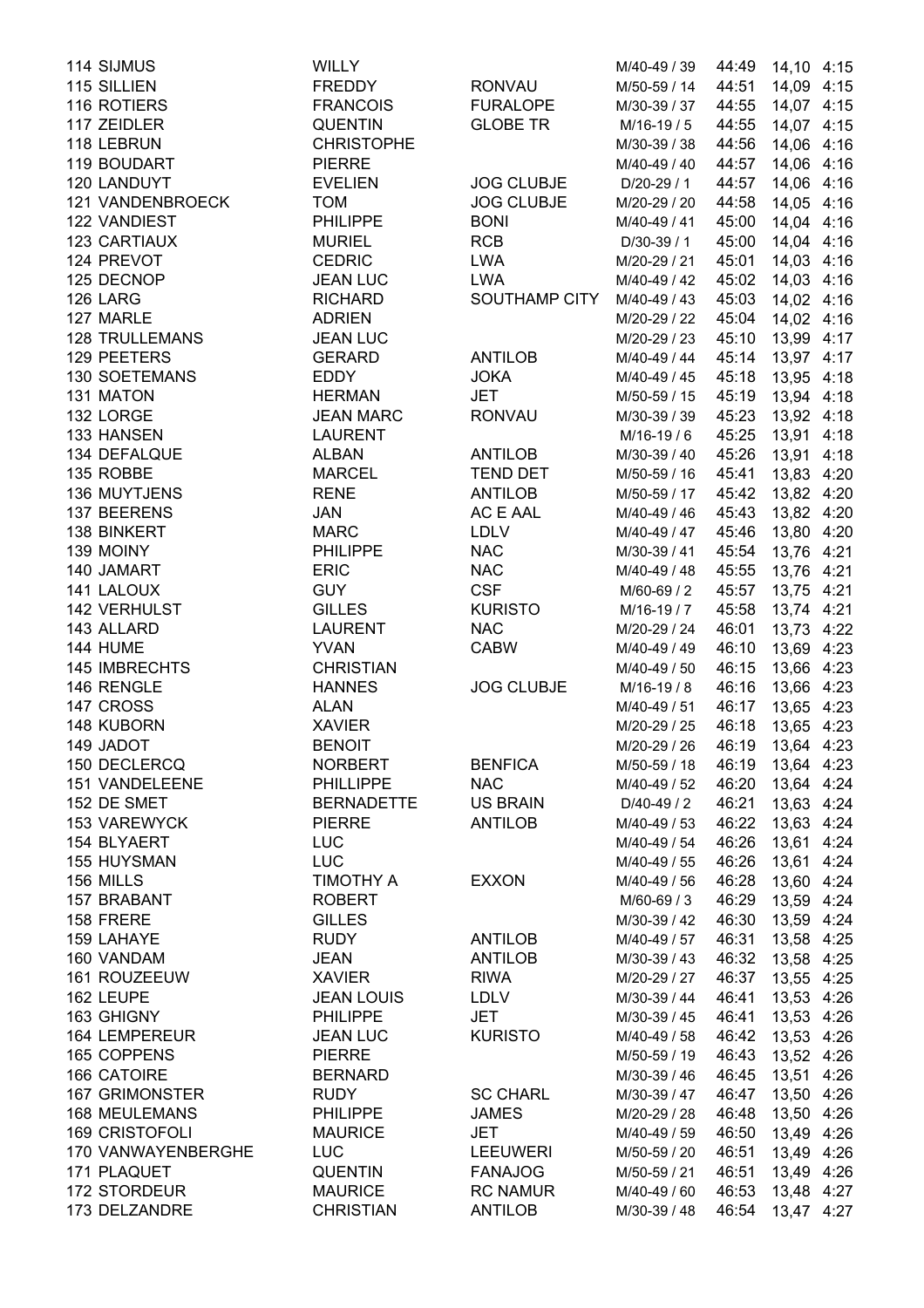| 174 HIERNAUX          | <b>PHILIPPE</b>      |                   | M/40-49 / 61 |                  | 46:55 13,47 4:27 |      |
|-----------------------|----------------------|-------------------|--------------|------------------|------------------|------|
| 175 DEVOS             | <b>SERGE</b>         |                   | M/30-39 / 49 |                  | 46:56 13,46 4:27 |      |
| 176 HENDERYCKX        | PIERRE FRANCOIS      |                   | M/30-39 / 50 |                  | 47:03 13,43 4:28 |      |
| 177 DEMARETS          | <b>JOEL</b>          | <b>NAC</b>        | M/50-59 / 22 | 47:05            | 13,42 4:28       |      |
| 178 PAYEN             | <b>PIERRE</b>        | <b>RCB</b>        | M/50-59 / 23 | 47:06            | 13,41 4:28       |      |
| 179 PAHAUT            | <b>CHRISTIAN</b>     | <b>ANTILOB</b>    | M/40-49 / 62 | 47:06            | 13,41 4:28       |      |
| 180 ONDEL             | <b>FABIEN</b>        | <b>CEPAL</b>      | M/40-49 / 63 | 47:07            | 13,41 4:28       |      |
| 181 ALVAREZ BLANCO    | <b>MANUEL</b>        | <b>JET</b>        | M/40-49 / 64 | 47:08            | 13,40 4:28       |      |
| 182 WIJNEN            | <b>LUC</b>           |                   | M/40-49 / 65 | 47:12            | 13,39 4:28       |      |
| 183 DECLERCQ          | <b>MICHAEL</b>       |                   | M/30-39 / 51 | 47:13            | 13,38 4:29       |      |
| 184 DHONT             | <b>FABRICE</b>       |                   | M/40-49 / 66 | 47:21            | 13,34 4:29       |      |
|                       |                      |                   |              |                  |                  |      |
| 185 ABRASSART         | <b>CHRISTIAN</b>     |                   | M/40-49 / 67 |                  | 47:24 13,33 4:30 |      |
| 186 HARZEE            | <b>JEAN CLAUDE</b>   | <b>RONVAU</b>     | M/40-49 / 68 | 47:29 13,31 4:30 |                  |      |
| 187 DESSY             | <b>MICHAEL</b>       |                   | M/30-39 / 52 | 47:32 13,29 4:30 |                  |      |
| 188 DE GEEST          | <b>ALEXANDRE</b>     |                   | M/30-39 / 53 |                  | 47:36 13,27 4:31 |      |
| 189 DOS SANTOS        | <b>DOMINGOS</b>      | <b>JET</b>        | M/50-59 / 24 | 47:39            | 13,26 4:31       |      |
| <b>190 CHRISTOPHE</b> | <b>SERGE</b>         |                   | M/40-49 / 69 |                  | 47:42 13,25 4:31 |      |
| 191 BOUDART           | <b>JEAN PAUL</b>     | <b>KURISTO</b>    | M/50-59 / 25 | 47:43            | 13,24 4:31       |      |
| 192 VANOVERMEERE      | <b>ALFRED</b>        | <b>NAC</b>        | M/50-59 / 26 | 47:44            | 13,24 4:31       |      |
| 193 MOENS             | <b>NADINE</b>        | <b>JOG BEER</b>   | $D/40-49/3$  | 47:46            | 13,23 4:32       |      |
| 194 JANSSENS          | <b>JEAN-MARIE</b>    | AXA-RB            | M/50-59 / 27 | 47:47            | 13,22 4:32       |      |
| 195 BOCHMANN          | <b>MARC</b>          |                   | M/40-49 / 70 | 47:47            | 13,22 4:32       |      |
| 196 ETIENNE           | <b>MAXIME</b>        | <b>LWA</b>        | M/20-29 / 29 | 47:52            | 13,20 4:32       |      |
| 197 SERGEYS           | <b>ERIK</b>          |                   | M/40-49 / 71 |                  | 47:55 13,19 4:33 |      |
| 198 BROZE             | <b>LAURENT</b>       |                   | M/30-39 / 54 |                  | 47:56 13,18 4:33 |      |
| <b>199 THUNUS</b>     | <b>JEAN PHILIPPE</b> | <b>JOG ITTR</b>   | M/30-39 / 55 |                  | 47:57 13,18 4:33 |      |
| 200 CLAMOT            | <b>DANIEL</b>        |                   |              | 48:03            |                  |      |
|                       |                      |                   | M/40-49 / 72 |                  | 13,15 4:33       |      |
| 201 WACHTELAER        | <b>ELEVIEN</b>       | <b>DCLA</b>       | $D/20-29/2$  | 48:04            | 13,14 4:33       |      |
| 202 DERIVEAU          | <b>JEAN</b>          |                   | M/50-59 / 28 | 48:09            | 13,12 4:34       |      |
| 203 SCHEPMANS         | <b>VINCENT</b>       |                   | M/30-39 / 56 | 48:10            | 13,12 4:34       |      |
| 204 GOES              | <b>FREDERIC</b>      |                   | M/30-39 / 57 | 48:11            | 13,11 4:34       |      |
| <b>205 FINE</b>       | <b>PAUL</b>          | <b>RCB</b>        | M/40-49 / 73 | 48:12            | 13,11 4:34       |      |
| 206 VANDENBROECK      | <b>GILBERT</b>       | <b>JOG CLUBJE</b> | M/40-49 / 74 | 48:13            | 13,10 4:34       |      |
| 207 VERHULST          | <b>DOSEOH</b>        | <b>KURISTO</b>    | M/50-59 / 29 | 48:15            | 13,09 4:34       |      |
| 208 BERREWAERTS       | <b>ETIENNE</b>       |                   | M/40-49 / 75 | 48:18            | 13,08 4:35       |      |
| <b>209 BOVY</b>       | <b>DANIEL</b>        | <b>NAC</b>        | M/50-59 / 30 | 48:21            | 13,07 4:35       |      |
| 210 VERBOOMEN         | <b>JEAN-LOUIS</b>    |                   | M/30-39 / 58 | 48:25            | 13,05 4:35       |      |
| 211 GOOSSENS          | <b>JEAN</b>          | <b>SPT WAVRE</b>  | M/40-49 / 76 | 48:26            | 13,04 4:35       |      |
| 212 GROSSEN           | <b>DAVID</b>         | SP ZOUTLEEUW      | M/30-39 / 59 | 48:27            | 13,04 4:36       |      |
| 213 BOURGUIGNON       | <b>PASCAL</b>        | <b>RONVAU</b>     | M/30-39 / 60 | 48:28            | 13,04 4:36       |      |
| 214 NUEMAN            | <b>PHILIPPE</b>      | <b>JET</b>        | M/30-39 / 61 | 48:29            | 13,03 4:36       |      |
| 215 LAUWERS           | <b>BERNARD</b>       | <b>NAC</b>        | M/40-49 / 77 | 48:29            | 13,03 4:36       |      |
|                       |                      |                   |              |                  |                  |      |
| 216 VALLOIS           | <b>MICHAEL</b>       | <b>JET</b>        | M/30-39 / 62 | 48:30            | 13,03 4:36       |      |
| 217 BROZE             | <b>SYLVIE</b>        |                   | $D/20-29/3$  | 48:31            | 13,02 4:36       |      |
| 218 VERBEEK           | <b>JEAN-LUC</b>      |                   | M/40-49 / 78 | 48:33            | 13,01 4:36       |      |
| 219 POSKIN            | <b>THIERRY</b>       |                   | M/40-49 / 79 | 48:36            | 13,00 4:36       |      |
| <b>220 ENIS</b>       | <b>ANITA</b>         | <b>JOG CLUBJE</b> | D/40-49 / 4  | 48:37            | 13,00 4:37       |      |
| 221 SWINNEN           | <b>ERIC</b>          |                   | M/40-49 / 80 | 48:39            | 12,99 4:37       |      |
| 222 LAUWERS           | <b>DANIEL</b>        |                   | M/30-39 / 63 | 48:40            | 12,98 4:37       |      |
| 223 SIPERIUS          | <b>YVES</b>          | <b>JOG BEER</b>   | M/30-39 / 64 | 48:41            | 12,98 4:37       |      |
| 224 LETELLIER         | <b>JEAN LUC</b>      |                   | M/30-39 / 65 | 48:45            | 12,96 4:37       |      |
| 225 POLART            | <b>ANDRE</b>         | <b>VALLEE H</b>   | M/50-59 / 31 | 48:46            | 12,96 4:37       |      |
| 226 FLAMAND           | <b>DANIEL</b>        | <b>RONVAU</b>     | M/40-49 / 81 | 48:51            | 12,93 4:38       |      |
| 227 PIERMAN           | <b>BAUDOUIN</b>      |                   | M/40-49 / 82 | 48:52            | 12,93            | 4:38 |
| 228 CHARLIER          | <b>BAUDOUIN</b>      | <b>JET</b>        | M/50-59 / 32 | 48:52            | 12,93 4:38       |      |
| 229 DEMEULEMEESTER    | <b>BENOIT</b>        | <b>RONVAU</b>     | M/20-29 / 30 | 48:53            | 12,92 4:38       |      |
| 230 POT               | <b>GERARD</b>        |                   | M/40-49 / 83 | 48:55            |                  |      |
|                       |                      |                   |              |                  | 12,92 4:38       |      |
| 231 ATATY             | <b>CHRISTIAN</b>     |                   | M/40-49 / 84 | 48:55            | 12,92 4:38       |      |
| 232 BOUDAET           | <b>ALAIN</b>         |                   | M/40-49 / 85 | 48:56            | 12,91 4:38       |      |
| 233 DE GOIGNIES       | <b>KAREL</b>         | SPIRID L          | M/50-59 / 33 | 48:57            | 12,91 4:38       |      |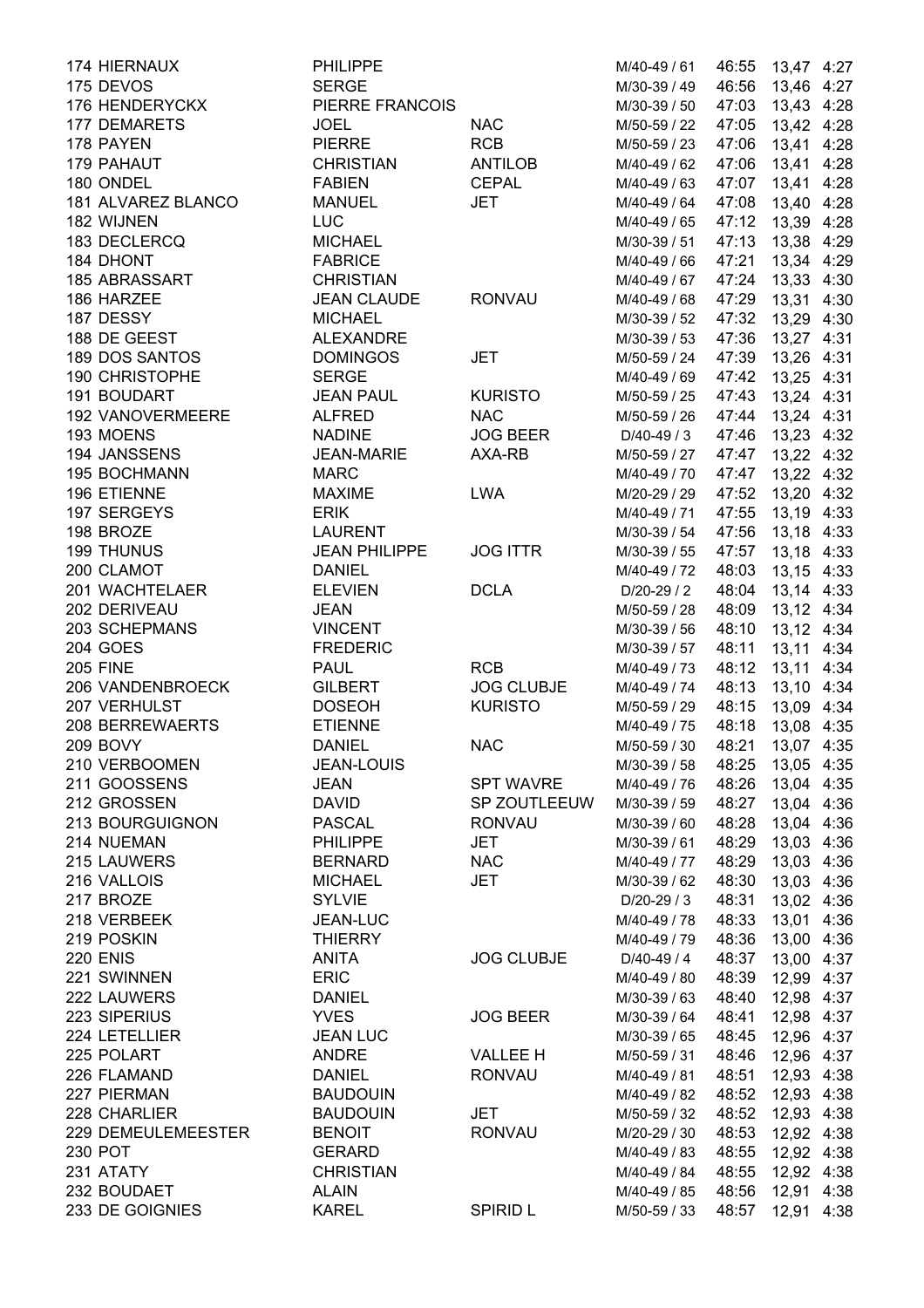| 234 VERHULST       | <b>GEORGES</b>    | <b>RCB</b>                        | M/50-59 / 34  | 48:57            | 12,91 4:38 |  |
|--------------------|-------------------|-----------------------------------|---------------|------------------|------------|--|
| 235 WILMOTTE       | <b>ETIENNE</b>    | <b>CABW</b>                       | M/40-49 / 86  | 49:00 12,89 4:39 |            |  |
| 236 BYTHELL        | <b>WILLIAM</b>    |                                   | M/50-59 / 35  | 49:02            | 12,89 4:39 |  |
| 237 RAMOS          | <b>JEAN</b>       | <b>ANTILOB</b>                    | M/50-59 / 36  | 49:03            | 12,88 4:39 |  |
| 238 LAUWERS        | <b>AURELIEN</b>   |                                   | M/16-19 / 9   | 49:07            | 12,86 4:39 |  |
| 239 VANDENBULCKE   | <b>YVON</b>       | CS DYL.G                          | M/30-39 / 66  | 49:08            | 12,86 4:39 |  |
| 240 DE JONGHE      | <b>PATRICK</b>    | <b>VALLEE H</b>                   | M/40-49 / 87  | 49:09            | 12,85 4:40 |  |
| 241 SEMAL          | <b>ETIENNE</b>    | <b>NAC</b>                        | M/50-59 / 37  | 49:10            | 12,85 4:40 |  |
| 242 DAMANET        | <b>PHILIPPE</b>   |                                   | M/40-49 / 88  | 49:10            | 12,85 4:40 |  |
| 243 SATEUR         | <b>ALAIN</b>      |                                   | M/30-39 / 67  | 49:11            | 12,85 4:40 |  |
| 244 GHEERAERT      | <b>PHILIPPE</b>   |                                   | M/40-49 / 89  | 49:12 12,84 4:40 |            |  |
| 245 LAMBOTTE       | <b>BEATRICE</b>   | <b>KURISTO</b>                    | D/50-59 / 2   | 49:13 12,84 4:40 |            |  |
| 246 STASSART       | <b>MICHEL</b>     | <b>TEND DET</b>                   | M/40-49 / 90  | 49:13 12,84 4:40 |            |  |
| 247 COPOIS         | <b>PHILIPPE</b>   |                                   | M/40-49 / 91  | 49:14 12,83 4:40 |            |  |
| 248 PARISIS        | MARIE-CHRISTINE   | <b>ACLO</b>                       | $D/40-49/5$   | 49:15 12,83 4:40 |            |  |
| 249 LOUIS          | <b>JEAN-MARIE</b> |                                   | M/50-59 / 38  | 49:16 12,82 4:40 |            |  |
| 250 COPPOLA        | <b>GIOVANNI</b>   | <b>IXEL</b>                       | M/50-59 / 39  | 49:16            | 12,82 4:40 |  |
| 251 PALUMBO        | <b>SALVATORE</b>  |                                   |               |                  |            |  |
|                    | <b>MICHEL</b>     | <b>KURISTO</b><br><b>VALLEE H</b> | M/50-59 / 40  | 49:18            | 12,82 4:40 |  |
| 252 BOMBAERTS      |                   |                                   | M/50-59 / 41  | 49:20            | 12,81 4:41 |  |
| 253 KESTENS        | <b>MICHEL</b>     | <b>ANTILOB</b>                    | M/40-49 / 92  | 49:21            | 12,80 4:41 |  |
| 254 NELIS          | <b>FRANCOIS</b>   |                                   | M/40-49 / 93  | 49:22            | 12,80 4:41 |  |
| <b>255 MORO</b>    | <b>TERRY</b>      |                                   | M/30-39 / 68  | 49:22            | 12,80 4:41 |  |
| 256 BERTRAND       | <b>PATRICK</b>    | <b>RONVAU</b>                     | M/30-39 / 69  | 49:23 12,79 4:41 |            |  |
| 257 LEFORT         | <b>JEAN MARIE</b> | <b>JC SABCA</b>                   | M/50-59 / 42  | 49:26 12,78 4:41 |            |  |
| 258 VAN KERKHOVEN  | <b>ALFONS</b>     | <b>JOG CLUBJE</b>                 | M/40-49 / 94  | 49:27 12,78 4:41 |            |  |
| 259 PAYEN          | <b>CECILE</b>     | <b>NAC</b>                        | $D/40-49/6$   | 49:28 12,77 4:41 |            |  |
| 260 BERSOUX        | <b>MICHEL</b>     | <b>ACLO</b>                       | M/50-59 / 43  | 49:31            | 12,76 4:42 |  |
| 261 PARLIER        | <b>SERGE</b>      | VALLEE H                          | M/40-49 / 95  | 49:32            | 12,76 4:42 |  |
| 262 JADOULLE       | <b>MARC</b>       | <b>RCB</b>                        | M/40-49 / 96  | 49:34            | 12,75 4:42 |  |
| 263 CUENOT         | <b>TRISTAN</b>    |                                   | M/20-29 / 31  | 49:35            | 12,74 4:42 |  |
| 264 PIERARD        | <b>ANDRE</b>      | <b>RONVAU</b>                     | M/40-49 / 97  | 49:36            | 12,74 4:42 |  |
| 265 DREZE          | <b>CHRISTIAN</b>  |                                   | M/30-39 / 70  | 49:38            | 12,73 4:42 |  |
| 266 BORGINON       | <b>BERNARD</b>    |                                   | M/30-39 / 71  | 49:38            | 12,73 4:42 |  |
| 267 VUEGEN         | <b>RAYMOND</b>    | <b>VALLEE H</b>                   | M/60-69 / 4   | 49:39            | 12,73 4:42 |  |
| 268 GEORGES        | <b>FRANCOIS</b>   |                                   | M/40-49 / 98  | 49:40            | 12,72 4:43 |  |
| 269 DE LEEUW       | <b>PHILIPPE</b>   | <b>ACLO</b>                       | M/40-49 / 99  | 49:42            | 12,71 4:43 |  |
| 270 CLAESSENS      | <b>OLIVIER</b>    | <b>TEND DET</b>                   | M/20-29 / 32  | 49:43            | 12,71 4:43 |  |
| 271 LAMOTE         | <b>LEON</b>       | <b>SPVI</b>                       | M/60-69 / 5   | 49:44            | 12,70 4:43 |  |
| 272 PENING         | <b>CHRISTIAN</b>  | <b>VALLEE H</b>                   | M/50-59 / 44  | 49:45            | 12,70 4:43 |  |
| 273 PARLIER        | <b>CLAUDE</b>     | <b>VALLEE H</b>                   | M/60-69 / 6   | 49:45            | 12,70 4:43 |  |
| 274 NICOLAY        | <b>RENE</b>       | <b>KURISTO</b>                    | M/50-59 / 45  | 49:45            | 12,70 4:43 |  |
| 275 SYMONS         | <b>PETRO</b>      | <b>NAC</b>                        | M/40-49 / 100 | 49:46            | 12,70 4:43 |  |
| 276 VAN HECKE      | <b>GEORGES</b>    |                                   | M/40-49 / 101 | 49:47            | 12,69 4:43 |  |
| 277 WILLEM         | <b>PHILIPPE</b>   |                                   | M/40-49 / 102 | 49:48            | 12,69 4:43 |  |
| 278 SANGLIER       | <b>GERARD</b>     | <b>RC NAMUR</b>                   | M/40-49 / 103 | 49:50            | 12,68 4:43 |  |
| 279 DENIS          | <b>MARCEL</b>     | <b>RONVAU</b>                     | M/50-59 / 46  | 49:51            | 12,67 4:44 |  |
| 280 WUYTS          | <b>FREDERIC</b>   |                                   | M/20-29 / 33  | 49:54            | 12,66 4:44 |  |
| 281 RENGLE         | <b>KOEN</b>       | <b>JOG CLUBJE</b>                 | M/40-49 / 104 | 49:54            | 12,66 4:44 |  |
| 282 PACOU          | <b>OLIVIER</b>    | <b>JOG GAST</b>                   |               | 49:56            |            |  |
| 283 STILMANT       |                   | <b>NAC</b>                        | M/30-39 / 72  |                  | 12,65 4:44 |  |
|                    | <b>DENIS</b>      |                                   | M/30-39 / 73  | 49:57            | 12,65 4:44 |  |
| 284 GYRE           | <b>MARC</b>       | LILLY                             | M/20-29 / 34  | 49:58            | 12,64 4:44 |  |
| 285 FABRIQUE       | <b>FREDERIC</b>   |                                   | M/30-39 / 74  | 50:02            | 12,63 4:45 |  |
| 286 NOIRHOMME      | <b>QUENTIN</b>    |                                   | M/20-29 / 35  | 50:02            | 12,63 4:45 |  |
| 287 SEAR           | <b>BORIN</b>      |                                   | M/30-39 / 75  | 50:03            | 12,62 4:45 |  |
| 288 TSIRPINOPOULOS | <b>ANESTI</b>     |                                   | M/30-39 / 76  | 50:06            | 12,61 4:45 |  |
| 289 FLABAT         | <b>PATRICK</b>    |                                   | M/40-49 / 105 | 50:07            | 12,61 4:45 |  |
| 290 DEBLAERE       | <b>PAUL</b>       | <b>RIWA</b>                       | M/30-39 / 77  | 50:08            | 12,60 4:45 |  |
| 291 HUYBRECHTS     | <b>CYNTHIA</b>    | <b>HULS</b>                       | D/20-29 / 4   | 50:08            | 12,60 4:45 |  |
| 292 MATHELART      | <b>PIERRE</b>     |                                   | M/40-49 / 106 | 50:09            | 12,60 4:45 |  |
| 293 GHELEYNS       | <b>ANNE</b>       | <b>NAC</b>                        | D/40-49 / 7   | 50:10            | 12,59 4:45 |  |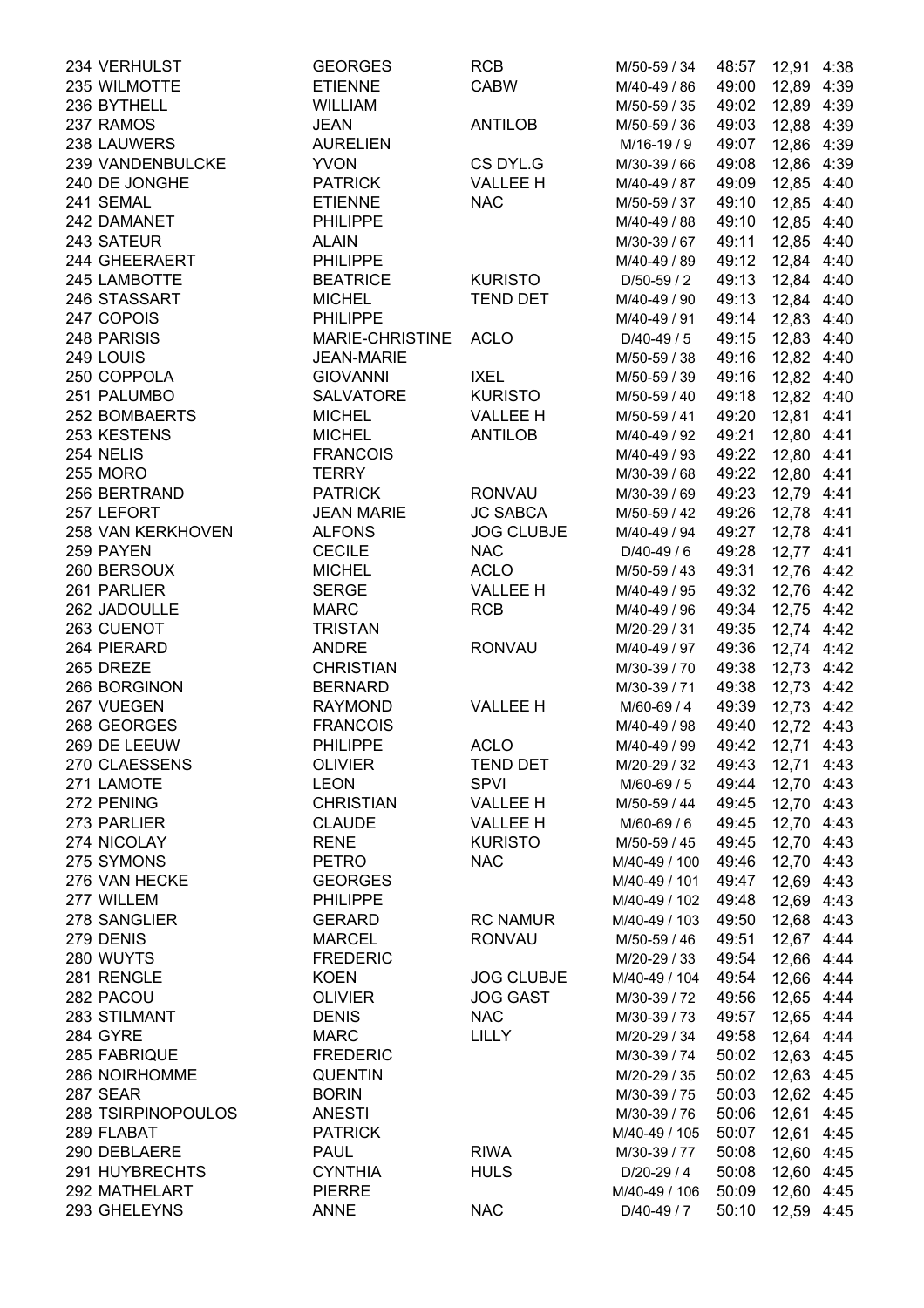| 294 POTTY        | <b>LAURENT</b>     |                   | M/20-29 / 36  | 50:11            | 12,59 4:45 |  |
|------------------|--------------------|-------------------|---------------|------------------|------------|--|
| 295 CEUPPENS     | <b>STEFAAN</b>     | <b>LEEUWERI</b>   | M/40-49 / 107 | 50:12 12,59 4:46 |            |  |
| 296 DEMEESTER    | <b>JEAN-PIERRE</b> | <b>VALLEE H</b>   | M/60-69 / 7   | 50:15 12,57 4:46 |            |  |
| 297 CHABEAU      | <b>EMMANUEL</b>    |                   | M/30-39 / 78  | 50:16 12,57 4:46 |            |  |
| 298 FLAMAND      | <b>ROLAND</b>      | <b>ANTILOB</b>    | M/40-49 / 108 | 50:17            | 12,56 4:46 |  |
| 299 HERCKENRATH  | <b>MICHEL</b>      | <b>LEEUWERI</b>   | M/40-49 / 109 | 50:17            | 12,56 4:46 |  |
| 300 DIRICQ       | <b>DOMINIQUE</b>   | <b>NAC</b>        | M/40-49 / 110 | 50:18            | 12,56 4:46 |  |
| 301 PIRAUX       | <b>THIERRY</b>     |                   | M/30-39 / 79  | 50:19            | 12,56 4:46 |  |
| 302 DECKEYSER    | <b>WILLY</b>       | <b>SPIRID L</b>   | M/50-59 / 47  | 50:19            | 12,56 4:46 |  |
| 303 POULAIN      | <b>ROLAND</b>      | <b>RONVAU</b>     | M/60-69 / 8   | 50:20            | 12,55 4:46 |  |
| 304 FONTAINE     | <b>BERNARD</b>     |                   | M/30-39 / 80  | 50:20            | 12,55 4:46 |  |
| 305 DEVICK       | <b>EMILY</b>       | <b>NAC</b>        | D/20-29 / 5   | 50:23            | 12,54 4:47 |  |
| 306 SANDERSON    | <b>FRANCIS</b>     | <b>JOG GAST</b>   | M/50-59 / 48  | 50:26 12,53 4:47 |            |  |
| 307 DUMONT       | <b>ALAIN</b>       | <b>WINTERTH</b>   | M/40-49 / 111 | 50:27            | 12,52 4:47 |  |
| 308 VANDERVAL    | <b>MARTINE</b>     | <b>VALLEE H</b>   | D/30-39 / 2   | 50:28 12,52 4:47 |            |  |
| 309 LUYTEN       | <b>GILBERT</b>     |                   | M/40-49 / 112 | 50:29 12,52 4:47 |            |  |
| 310 IKAZBAN      | <b>SAID</b>        |                   | M/30-39 / 81  | 50:33 12,50 4:48 |            |  |
| 311 LEROY        | <b>MARC</b>        |                   | M/30-39 / 82  | 50:35 12,49 4:48 |            |  |
| 312 THEODOROUDIS | <b>NICOLAS</b>     |                   |               |                  |            |  |
|                  |                    |                   | M/20-29 / 37  | 50:38            | 12,48 4:48 |  |
| 313 VYVEY        | <b>GUY</b>         |                   | M/40-49 / 113 | 50:39            | 12,47 4:48 |  |
| 314 THOMAS       | <b>JEAN PAUL</b>   | <b>NAC</b>        | M/40-49 / 114 | 50:40            | 12,47 4:48 |  |
| 315 DELCORDE     | <b>BERNARD</b>     |                   | M/30-39 / 83  | 50:40            | 12,47 4:48 |  |
| 316 LATTINNE     | <b>EUGENE</b>      | <b>JODOIGNE</b>   | M/50-59 / 49  | 50:45            | 12,45 4:49 |  |
| 317 SAUVAGE      | <b>ANDRE</b>       | <b>KURISTO</b>    | M/50-59 / 50  | 50:48            | 12,44 4:49 |  |
| 318 CLOOSTERMANS | <b>PATRICE</b>     | <b>KURISTO</b>    | M/40-49 / 115 | 50:49            | 12,43 4:49 |  |
| 319 TEICHMANN    | <b>PAUL</b>        |                   | M/40-49 / 116 | 50:50 12,43 4:49 |            |  |
| 320 DEHOUX       | <b>MAXIME</b>      | <b>TEND DET</b>   | M/50-59 / 51  | 50:51            | 12,42 4:49 |  |
| 321 DEGHIRRA     | <b>GIOVANNA</b>    | <b>ANTILOB</b>    | D/30-39 / 3   | 51:04            | 12,37 4:50 |  |
| 322 SYMENS       | <b>BENOIT</b>      | <b>SPT WAVRE</b>  | M/30-39 / 84  | 51:06            | 12,36 4:51 |  |
| 323 HARRISON     | <b>JORGE</b>       |                   | M/40-49 / 117 | 51:07            | 12,36 4:51 |  |
| 324 BODART       | <b>ANDRE</b>       | <b>RC NAMUR</b>   | M/40-49 / 118 | 51:08            | 12,36 4:51 |  |
| 325 BOUFFIOUX    | <b>PHILIPPE</b>    |                   | M/20-29 / 38  | 51:10            | 12,35 4:51 |  |
| 326 RIGOT        | <b>SERGE</b>       | <b>RCB</b>        | M/50-59 / 52  | 51:13            | 12,34 4:51 |  |
| 327 ROBERT       | <b>PIERRE</b>      |                   | M/60-69 / 9   | 51:16            | 12,32 4:52 |  |
| 328 DURIEUX      | <b>ALAIN</b>       |                   | M/30-39 / 85  | 51:17            | 12,32 4:52 |  |
| 329 VAN LAETHEM  | <b>GUY</b>         | <b>RIWA</b>       | M/30-39 / 86  | 51:18            | 12,32 4:52 |  |
| 330 LACROIX      | <b>YVES</b>        |                   | M/50-59 / 53  | 51:20            | 12,31 4:52 |  |
| 331 GENOT        | <b>YVES</b>        | <b>ENJAMBEE</b>   | M/40-49 / 119 | 51:21            | 12,30 4:52 |  |
| 332 CUVELIER     | <b>GUY</b>         | <b>TORTUES</b>    | M/40-49 / 120 | 51:22            | 12,30 4:52 |  |
| 333 LENARTZ      | <b>JOSE</b>        | <b>RONVAU</b>     | M/50-59 / 54  | 51:24            | 12,29 4:52 |  |
| 334 VAN LANCKER  | <b>PHILIPPE</b>    | AXA-RB            | M/30-39 / 87  | 51:25            | 12,29 4:52 |  |
| 335 BARBE        | <b>RENY</b>        |                   | M/16-19 / 10  | 51:27            | 12,28 4:53 |  |
| 336 BOFFE        | <b>FRANCOIS</b>    | <b>GASTRONOME</b> | M/20-29 / 39  | 51:27            | 12,28 4:53 |  |
| 337 MICHELSON    | <b>JEAN PAUL</b>   |                   | M/20-29 / 40  | 51:28            | 12,28 4:53 |  |
| 338 LERUTH       | <b>PATRICK</b>     |                   | M/40-49 / 121 | 51:35            | 12,25 4:53 |  |
| 339 FOGUENNE     | <b>OLIVIER</b>     | <b>TEND DET</b>   | M/20-29 / 41  | 51:37            | 12,24 4:54 |  |
| 340 GENIN        | <b>MARYLENE</b>    | <b>RONVAU</b>     | D/30-39 / 4   | 51:38            | 12,24 4:54 |  |
| <b>341 ILIC</b>  | <b>RAYMOND</b>     | <b>VALLEE H</b>   | M/50-59 / 55  | 51:40            | 12,23 4:54 |  |
| 342 MEISSE       | <b>DANY</b>        | <b>NAC</b>        |               |                  |            |  |
|                  |                    |                   | M/40-49 / 122 | 51:40            | 12,23 4:54 |  |
| 343 BOROS        | <b>PHILIPPE</b>    |                   | M/30-39 / 88  | 51:41            | 12,22 4:54 |  |
| 344 NUYTS        | JAN                | <b>VABCO MOL</b>  | M/50-59 / 56  | 51:42            | 12,22 4:54 |  |
| 345 WOUTERS      | LOUIS              |                   | M/60-69 / 10  | 51:45 12,21 4:54 |            |  |
| 346 MICHOTTE     | <b>DANIEL</b>      | <b>KURISTO</b>    | M/50-59 / 57  | 51:48 12,20 4:55 |            |  |
| 347 ELLIS        | <b>DAVE</b>        |                   | M/30-39 / 89  | 51:51            | 12,19 4:55 |  |
| 348 THIRD        | <b>IAN</b>         |                   | M/40-49 / 123 | 51:51            | 12,19 4:55 |  |
| 349 MARCHAL      | <b>FREDERIC</b>    | <b>SPT WAVRE</b>  | M/20-29 / 42  | 51:57            | 12,16 4:56 |  |
| 350 DE WITTE     | <b>CHRISTIAN</b>   |                   | M/40-49 / 124 | 52:02            | 12,14 4:56 |  |
| 351 DROOGMANS    | <b>PIETER</b>      | <b>LEEUWERI</b>   | M/50-59 / 58  | 52:03            | 12,14 4:56 |  |
| 352 DACY         | <b>BRUNO</b>       | <b>JOG GAST</b>   | M/30-39 / 90  | 52:04            | 12,13 4:56 |  |
| 353 GILLES       | <b>ALAIN</b>       | <b>JODOIGNE</b>   | M/50-59 / 59  | 52:08            | 12,12 4:57 |  |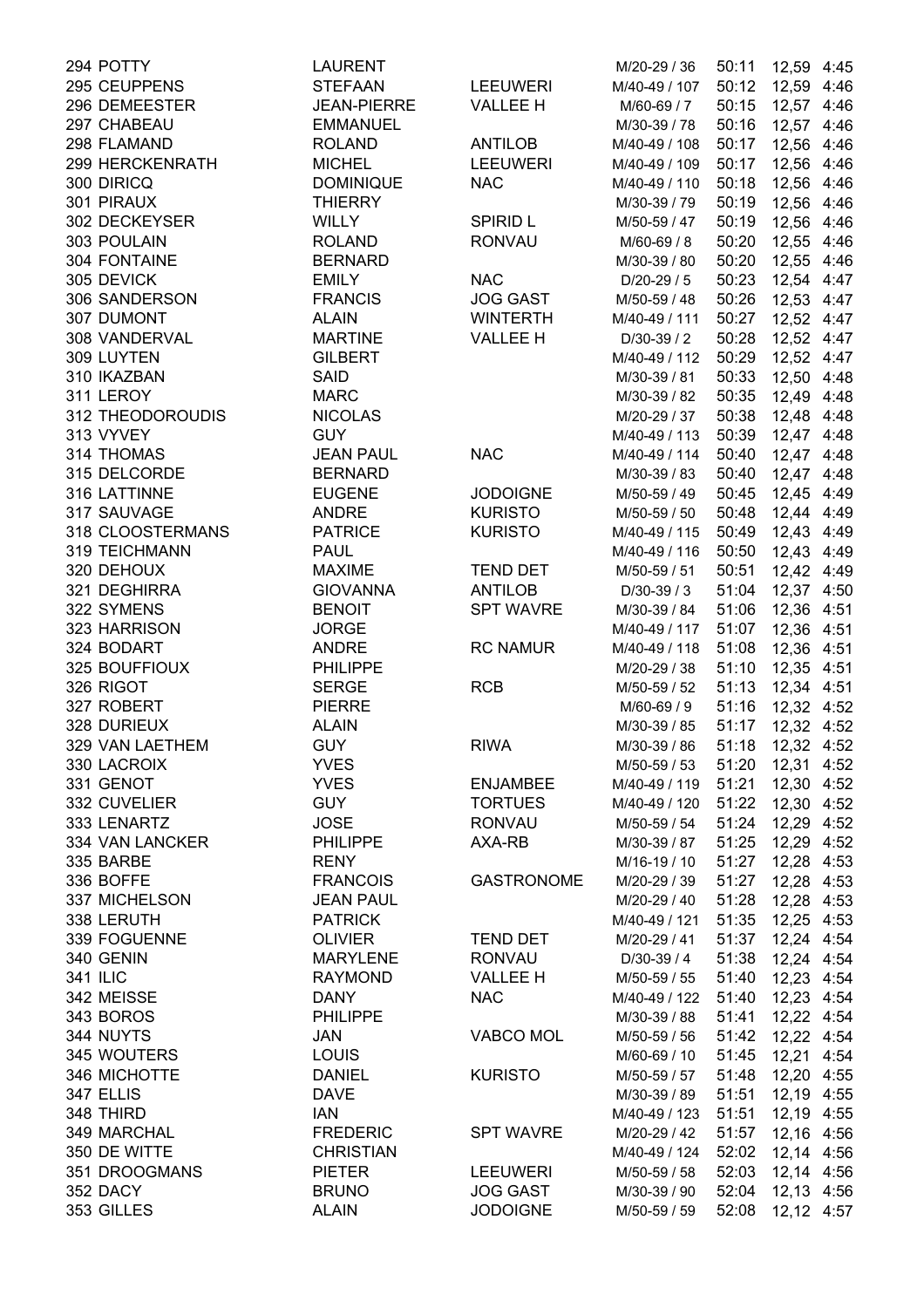| 354 FABRIQUE           | <b>ROBERT</b>      |                 | M/50-59 / 60   |       | 52:12 12,10 4:57 |  |
|------------------------|--------------------|-----------------|----------------|-------|------------------|--|
| 355 BARBE              | <b>YVAN</b>        | <b>VALLEE H</b> | M/50-59 / 61   |       | 52:15 12,09 4:57 |  |
| 356 FALZONE            | <b>LORENZO</b>     | <b>JET</b>      | M/40-49 / 125  |       | 52:18 12,08 4:58 |  |
| <b>357 EPPE</b>        | <b>RENEE</b>       | <b>RONVAU</b>   | $D/40-49/8$    |       | 52:22 12,06 4:58 |  |
| 358 PEREZ              | <b>SYLVIA</b>      |                 | D/30-39 / 5    | 52:25 | 12,05 4:58       |  |
| 359 HENRY              | <b>PHILIPPE</b>    | <b>ANTILOB</b>  | M/40-49 / 126  | 52:26 | 12,05 4:58       |  |
| 360 KEYMOLEN           | <b>ROGER</b>       | SP_VERMA        | M/40-49 / 127  | 52:34 | 12,02 4:59       |  |
| 361 TURBIAZ            | <b>MICHEL</b>      | PARA CL         | M/50-59 / 62   | 52:34 | 12,02 4:59       |  |
| 362 DEMARET            | <b>MURIELLE</b>    | <b>NAC</b>      | D/20-29 / 6    | 52:35 | 12,02 4:59       |  |
| 363 VASTESAEGER        | <b>CHRISTOPHE</b>  | <b>LEEUWERI</b> | M/30-39 / 91   | 52:36 | 12,01 4:59       |  |
| 364 SEL                | <b>MICHEL</b>      |                 | M/60-69 / 11   | 52:37 | 12,01 4:59       |  |
| 365 MATHIEU            | <b>CLAUDE</b>      | <b>VALLEE H</b> | M/40-49 / 128  | 52:38 | 12,00 4:59       |  |
| 366 CAROUBEL           | <b>LUCIEN</b>      | <b>LWA</b>      | $M/70$ & + / 1 | 52:40 | 12,00 5:00       |  |
|                        | <b>PHILIPPE</b>    |                 |                |       |                  |  |
| 367 GEERTS             |                    |                 | M/40-49 / 129  | 52:41 | 11,99 5:00       |  |
| 368 KEMPS              | <b>JEAN PIERRE</b> | <b>LEEUWERI</b> | M/40-49 / 130  |       | 52:45 11,98 5:00 |  |
| 369 DELSAUTE           | <b>FRANCOISE</b>   | <b>TEND DET</b> | D/40-49 / 9    | 52:47 | 11,97 5:00       |  |
| 370 MARCHAL            | <b>MARIE LUCE</b>  |                 | D/40-49 / 10   | 52:48 | 11,97 5:00       |  |
| 371 GASPERONI          | <b>MAURIZIO</b>    |                 | M/30-39 / 92   | 52:54 | 11,94 5:01       |  |
| 372 FLABAT             | <b>DIDIER</b>      |                 | M/30-39 / 93   | 53:00 | 11,92 5:02       |  |
| 373 HUPPE              | <b>STEPHANE</b>    | <b>RONVAU</b>   | M/40-49 / 131  | 53:05 | 11,90 5:02       |  |
| 374 LAGAERT            | <b>RITA</b>        | <b>JET</b>      | D/40-49 / 11   | 53:08 | 11,89 5:02       |  |
| 375 GODEAU             | <b>BRUNO</b>       | <b>JET</b>      | M/20-29 / 43   | 53:09 | 11,89 5:02       |  |
| 376 ROMAIN             | <b>BERNARD</b>     | <b>ZELIA</b>    | M/40-49 / 132  | 53:12 | 11,88 5:03       |  |
| 377 RUELLE             | <b>ERIC</b>        | <b>JET</b>      | M/40-49 / 133  | 53:15 | 11,86 5:03       |  |
| 378 CANIVET            | <b>JACQUES</b>     |                 | M/30-39 / 94   | 53:19 | 11,85 5:03       |  |
| 379 VANLOOCK           | <b>CHARLES</b>     | <b>SABENA</b>   | M/60-69 / 12   | 53:23 | 11,84 5:04       |  |
| 380 VANDENBROECKE      | <b>MARC</b>        | <b>GLOBE TR</b> | M/30-39 / 95   | 53:25 | 11,83 5:04       |  |
| 381 LOUAGIE            | <b>JOHN</b>        | <b>NAC</b>      | M/20-29 / 44   | 53:31 | 11,81 5:04       |  |
| 382 GENOT              | <b>FRANCOIS</b>    | <b>ENJAMBEE</b> | M/16-19 / 11   | 53:34 | 11,79 5:05       |  |
| 383 JANSSEN            | <b>CHRISTIAN</b>   | <b>HAC</b>      | M/50-59 / 63   | 53:35 | 11,79 5:05       |  |
| 384 JANSSENS           | <b>DOMINIQUE</b>   |                 | M/30-39 / 96   | 53:36 | 11,79 5:05       |  |
| 385 TILLIEUX           | <b>SUELI</b>       |                 | D/20-29 / 7    | 53:37 | 11,78 5:05       |  |
| 386 SAUVAGE            | <b>CLAUDE</b>      | <b>NAC</b>      | M/50-59 / 64   | 53:38 | 11,78 5:05       |  |
| 387 PEIGNOIS           | <b>PIERRE</b>      |                 | M/30-39 / 97   | 53:41 | 11,77 5:05       |  |
| 388 MONDADORI          | <b>GUIDO</b>       |                 | M/40-49 / 134  | 53:42 | 11,77 5:05       |  |
| 389 GODIER             | <b>ALBERT</b>      | <b>DEMARSIN</b> | M/40-49 / 135  | 53:43 | 11,76 5:06       |  |
| 390 LUYCKFASSEEL       | <b>HERMAN</b>      |                 | M/50-59 / 65   | 53:45 | 11,75 5:06       |  |
| 391 LEQUEUX            | <b>MICHEL</b>      |                 | M/60-69 / 13   | 53:46 | 11,75 5:06       |  |
| 392 FERAILLE           | <b>DANIELLE</b>    | <b>KURISTO</b>  |                | 53:46 |                  |  |
| 393 HAYEN              |                    |                 | D/40-49 / 12   |       | 11,75 5:06       |  |
|                        | <b>MICHEL</b>      | SP ZOUTLEEUW    | M/50-59 / 66   | 53:47 | 11,75 5:06       |  |
| 394 VAN HOOFF          | <b>JEAN</b>        | <b>VALLEE H</b> | M/60-69 / 14   | 53:50 | 11,74 5:06       |  |
| 395 ROUX               | <b>ELISABETH</b>   | <b>NAC</b>      | D/40-49 / 13   | 53:55 | 11,72 5:07       |  |
| <b>396 CRUL</b>        | <b>ROSA</b>        | <b>LWA</b>      | $D/60$ & + / 1 | 53:55 | 11,72 5:07       |  |
| 397 VANLAERE           | <b>ANDRE</b>       |                 | M/50-59 / 67   | 53:56 | 11,71 5:07       |  |
| 398 LAMBERT            | <b>FRANCIS</b>     | <b>RONVAU</b>   | M/40-49 / 136  | 53:59 | 11,70 5:07       |  |
| <b>399 RAMAECKERS</b>  | <b>ROBERT</b>      |                 | M/40-49 / 137  | 54:01 | 11,70 5:07       |  |
| 400 HUYGENS            | <b>GUY</b>         |                 | M/40-49 / 138  | 54:02 | 11,69 5:07       |  |
| 401 DEJONG             | <b>CHRISTINE</b>   | <b>NAC</b>      | D/40-49 / 14   | 54:04 | 11,69 5:08       |  |
| 402 LECLERCQ           | <b>DANIEL</b>      | PARA CL         | M/40-49 / 139  | 54:09 | 11,67 5:08       |  |
| 403 VANDERSCHUEREN+B57 | <b>ANDRE</b>       | <b>VALLEE H</b> | M/50-59 / 68   | 54:10 | 11,66 5:08       |  |
| 404 ROYBERGHS          | <b>CHRIS</b>       |                 | M/30-39 / 98   | 54:10 | 11,66 5:08       |  |
| 405 GALLE              | <b>PHILIPPE</b>    |                 | M/40-49 / 140  | 54:11 | 11,66 5:08       |  |
| 406 SIMON              | <b>ALAIN</b>       |                 | M/50-59 / 69   | 54:12 | 11,66 5:08       |  |
| 407 LEPOINT            | <b>RONALD</b>      | <b>ESM</b>      | M/50-59 / 70   | 54:13 | 11,65 5:08       |  |
| 408 MURRAY             | <b>JONATHAN</b>    |                 | M/40-49 / 141  | 54:14 | 11,65 5:09       |  |
| 409 HUYGE              | <b>FRANCIS</b>     |                 | M/50-59 / 71   | 54:16 | 11,64 5:09       |  |
| 410 BELLEKENS          | <b>JOS</b>         |                 | M/50-59 / 72   | 54:17 | 11,64 5:09       |  |
| 411 DINJART            | <b>DOMINIQUE</b>   |                 | M/40-49 / 142  | 54:20 | 11,63 5:09       |  |
| 412 TOURNAY            | <b>MARYLINE</b>    | <b>LWA</b>      | D/40-49 / 15   | 54:28 | 11,60 5:10       |  |
| 413 MERCKEN            | <b>YVETTE</b>      | <b>LDLV</b>     | D/40-49 / 16   | 54:29 | 11,60 5:10       |  |
|                        |                    |                 |                |       |                  |  |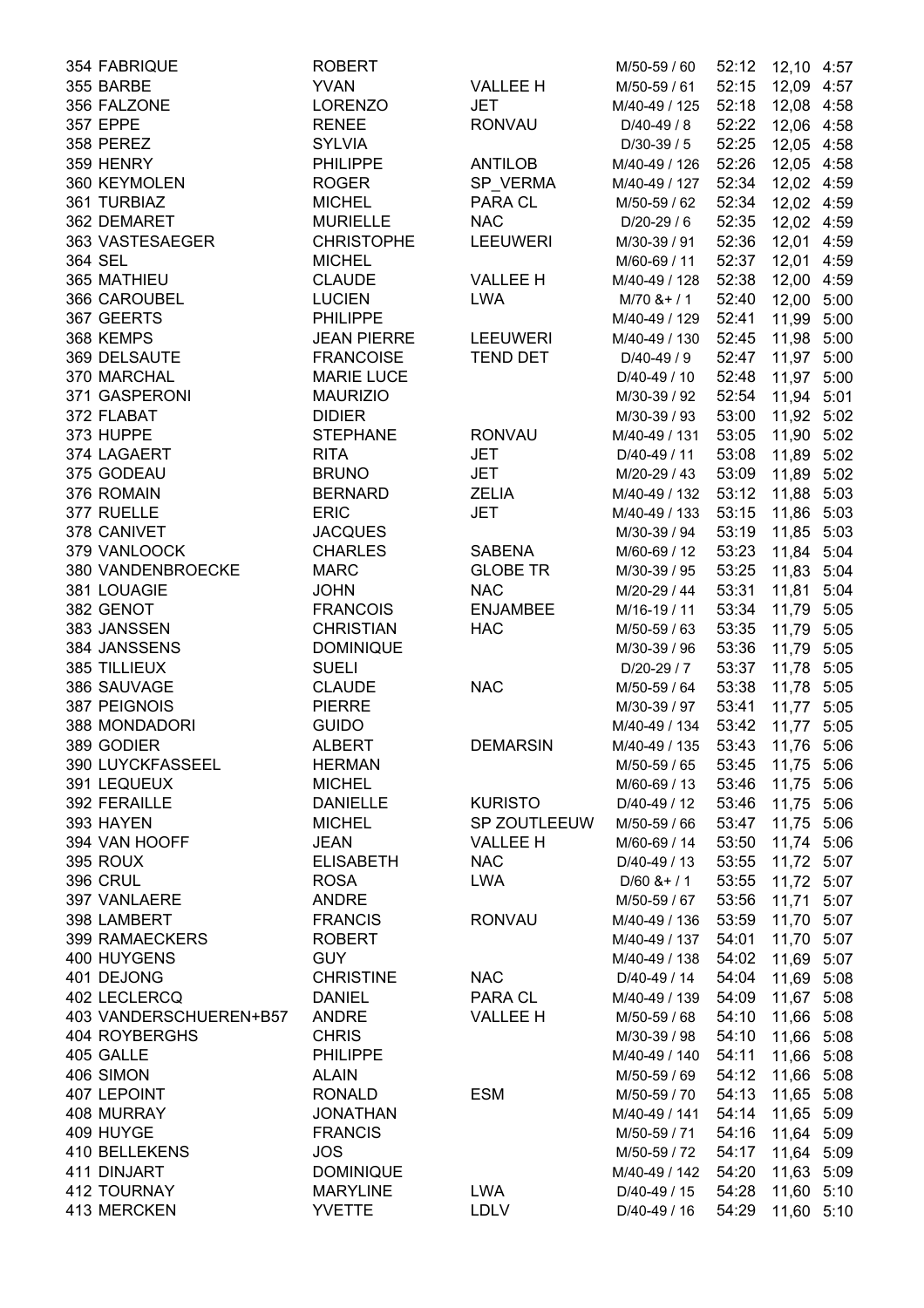| 414 BAUDOUR             | <b>THIERRY</b>      |                  | M/20-29 / 45   |                  | 54:30 11,59 5:10 |  |
|-------------------------|---------------------|------------------|----------------|------------------|------------------|--|
| 415 THIRION             | <b>DOMINIQUE</b>    |                  | D/40-49 / 17   | 54:37            | 11,57 5:11       |  |
| 416 VAN PARYS           | <b>NORBERT</b>      | <b>IXEL</b>      | M/60-69 / 15   | 54:40            | 11,56 5:11       |  |
| 417 LETOR               | <b>JEAN PAUL</b>    |                  | M/30-39 / 99   | 54:43            | 11,55 5:11       |  |
| 418 GEKIERE             | <b>GEORGES</b>      | <b>RONVAU</b>    | M/50-59 / 73   | 54:47            | 11,53 5:12       |  |
| 419 MACHIELS            | <b>CHRISTIAN</b>    |                  | M/40-49 / 143  | 54:48            | 11,53 5:12       |  |
| 420 VAN OOST            | JIMMY               | <b>RONVAU</b>    | M/16-19 / 12   | 54:49            | 11,53 5:12       |  |
| 421 RUWET               | <b>JEAN</b>         |                  | M/40-49 / 144  | 54:49            | 11,53 5:12       |  |
| <b>422 THEODOROUDIS</b> | <b>PHIL</b>         | <b>VALLEE H</b>  | M/50-59 / 74   | 54:51            | 11,52 5:12       |  |
| 423 HOUYOUX             | <b>REGIS</b>        |                  | M/20-29 / 46   | 54:52            | 11,52 5:12       |  |
| 424 HOLOPPE             | <b>DIDIER</b>       |                  | M/30-39 / 100  | 54:56            | 11,50 5:13       |  |
|                         | <b>GUY</b>          |                  |                | 55:00            |                  |  |
| 425 DENEFFE             |                     |                  | M/50-59 / 75   |                  | 11,49 5:13       |  |
| 426 ROMBAUT             | <b>ALAIN</b>        |                  | M/50-59 / 76   | 55:01            | 11,48 5:13       |  |
| 427 PARDOEN             | <b>DAMIEN</b>       |                  | M/20-29 / 47   | 55:04            | 11,47 5:13       |  |
| 428 DE FALLEUR          | <b>YVES</b>         |                  | M/40-49 / 145  | 55:09 11,46 5:14 |                  |  |
| 429 PENNEWAERT          | <b>DOMINIQUE</b>    | <b>RIWA</b>      | D/30-39 / 6    | 55:11            | 11,45 5:14       |  |
| 430 DELATTE             | <b>DAMIEN</b>       |                  | M/30-39 / 101  | 55:13            | 11,44 5:14       |  |
| 431 VREUX               | <b>ERIC</b>         |                  | M/40-49 / 146  | 55:15            | 11,44 5:14       |  |
| 432 WANTEN              | <b>NATHALIE</b>     |                  | D/30-39 / 7    | 55:16            | 11,43 5:14       |  |
| 433 BERNARD             | <b>JEAN MARC</b>    |                  | M/30-39 / 102  | 55:17            | 11,43 5:15       |  |
| 434 ROUSSEAU            | <b>BERNARD</b>      | <b>HAC</b>       | M/40-49 / 147  | 55:20            | 11,42 5:15       |  |
| 435 SEGGIO              | <b>PINO</b>         | <b>NAC</b>       | M/50-59 / 77   | 55:21            | 11,41 5:15       |  |
| 436 PRIDAY              | <b>DENNIS</b>       |                  | M/50-59 / 78   | 55:23            | 11,41 5:15       |  |
| 437 DEQUEVY             | <b>JOSE</b>         | <b>RC NAMUR</b>  | M/50-59 / 79   | 55:24            | 11,40 5:15       |  |
| 438 VANGAEVER           | <b>OLIVIER</b>      |                  | M/20-29 / 48   | 55:27            | 11,39 5:15       |  |
| 439 SIMON               | <b>JOHN</b>         | <b>NAC</b>       | M/40-49 / 148  | 55:28 11,39 5:16 |                  |  |
| 440 PETIGNOT            | <b>MICHEL</b>       | <b>RONVAU</b>    | M/50-59 / 80   | 55:29            | 11,39 5:16       |  |
| 441 BAGUET              | <b>LAURENT</b>      |                  | M/30-39 / 103  | 55:29            | 11,39 5:16       |  |
| <b>442 LONGUEVILLE</b>  | <b>SERGE</b>        |                  | M/30-39 / 104  | 55:30            | 11,38 5:16       |  |
| 443 VAN BOMT            | <b>JOSEPH</b>       | <b>LEEUWERI</b>  | M/50-59 / 81   | 55:30            | 11,38 5:16       |  |
| 444 HUYBRECHTS          | <b>FREDDY</b>       |                  | M/50-59 / 82   | 55:31            | 11,38 5:16       |  |
| 445 JANSSEN             | <b>JOHAN</b>        |                  |                | 55:31            |                  |  |
|                         |                     |                  | M/20-29 / 49   |                  | 11,38 5:16       |  |
| 446 HOUA                | <b>MYRIAM</b>       | <b>NAC</b>       | D/40-49 / 18   | 55:32            | 11,38 5:16       |  |
| 447 FROMONT             | <b>TRACEY</b>       | <b>RONVAU</b>    | D/30-39 / 8    | 55:34            | 11,37 5:16       |  |
| 448 VAN KEYMOLEN        | <b>MARC</b>         | <b>JOKA</b>      | M/40-49 / 149  | 55:35            | 11,37 5:16       |  |
| 449 RAVET               | <b>ANDRE</b>        | <b>LUCENT</b>    | M/50-59 / 83   | 55:37            | 11,36 5:16       |  |
| 450 VOKAER              | <b>ETIENNE</b>      |                  | M/50-59 / 84   | 55:39            | 11,35 5:17       |  |
| 451 DEJEAN              | <b>POL</b>          | <b>MOHA</b>      | $M/70$ & + / 2 | 55:40            | 11,35 5:17       |  |
| 452 VAN COILLIE         | <b>CLAUDE</b>       |                  | M/40-49 / 150  | 55:41            | 11,35 5:17       |  |
| 453 LA FARINA           | <b>GERLANDO</b>     | <b>LWA</b>       | M/40-49 / 151  | 55:44            | 11,34 5:17       |  |
| <b>454 LAMBOTTE</b>     | <b>JEAN MARIE</b>   | <b>KURISTO</b>   | M/50-59 / 85   | 55:44            | 11,34 5:17       |  |
| 455 DIERICKX            | <b>CELINE</b>       | <b>NAC</b>       | $D/16-19/1$    | 55:50            | 11,32 5:18       |  |
| 456 LARNO               | <b>ERIC</b>         | <b>JOKA</b>      | M/50-59 / 86   | 55:52            | 11,31 5:18       |  |
| 457 DENIS               | <b>OLIVIER</b>      |                  | M/40-49 / 152  | 55:56            | 11,30 5:18       |  |
| 458 DANDOY              | <b>EDDY</b>         |                  | M/30-39 / 105  | 56:00            | 11,28 5:19       |  |
| 459 LOOS                | <b>CHRISTIAN</b>    |                  | M/40-49 / 153  | 56:01            | 11,28 5:19       |  |
| 460 ROUSSEAU            | <b>MAURICETTE</b>   | <b>TEND DET</b>  | D/30-39 / 9    | 56:03            | 11,27 5:19       |  |
| 461 PAIROUX             | <b>ROGER</b>        |                  | M/50-59 / 87   | 56:06            | 11,26 5:19       |  |
| 462 CLEMENT             | <b>JACQUES</b>      | <b>SPT WAVRE</b> | M/50-59 / 88   | 56:07            | 11,26 5:19       |  |
| <b>463 LEMAITRE</b>     | <b>BERNARD</b>      | AXA-RB           | M/50-59 / 89   | 56:11            | 11,25 5:20       |  |
| 464 VALLOIS             | <b>ROGER</b>        | <b>VALLEE H</b>  | M/60-69 / 16   | 56:18            | 11,22 5:20       |  |
| 465 LEROY               | <b>ALAIN</b>        |                  | M/40-49 / 154  | 56:18            | 11,22 5:20       |  |
| 466 PERCY               | JEAN-LUC            |                  | M/30-39 / 106  | 56:21            | 11,21 5:21       |  |
|                         |                     |                  |                |                  |                  |  |
| <b>467 DESMARTHON</b>   | <b>OSCAR</b>        | <b>RONVAU</b>    | M/30-39 / 107  | 56:21            | 11,21 5:21       |  |
| 468 VILLANI             | <b>MICHEL</b>       | <b>BJB</b>       | M/50-59 / 90   | 56:22            | 11,21 5:21       |  |
| 469 REY                 | <b>DOMINIQUE</b>    | <b>ANTILOB</b>   | D/40-49 / 19   | 56:23            | 11,21 5:21       |  |
| 470 DUPONT              | <b>CLAUDE</b>       |                  | M/30-39 / 108  | 56:29            | 11,19 5:21       |  |
| 471 DACY                | <b>JEAN-CHARLES</b> | <b>JOG GAST</b>  | M/50-59 / 91   | 56:33            | 11,17 5:22       |  |
| 472 PAHAUT              | <b>ALAIN</b>        | <b>ANTILOB</b>   | M/40-49 / 155  | 56:37            | 11,16 5:22       |  |
| 473 MILINOVIC           | <b>MICHEL</b>       | <b>VALLEE H</b>  | M/30-39 / 109  | 56:41            | 11,15 5:22       |  |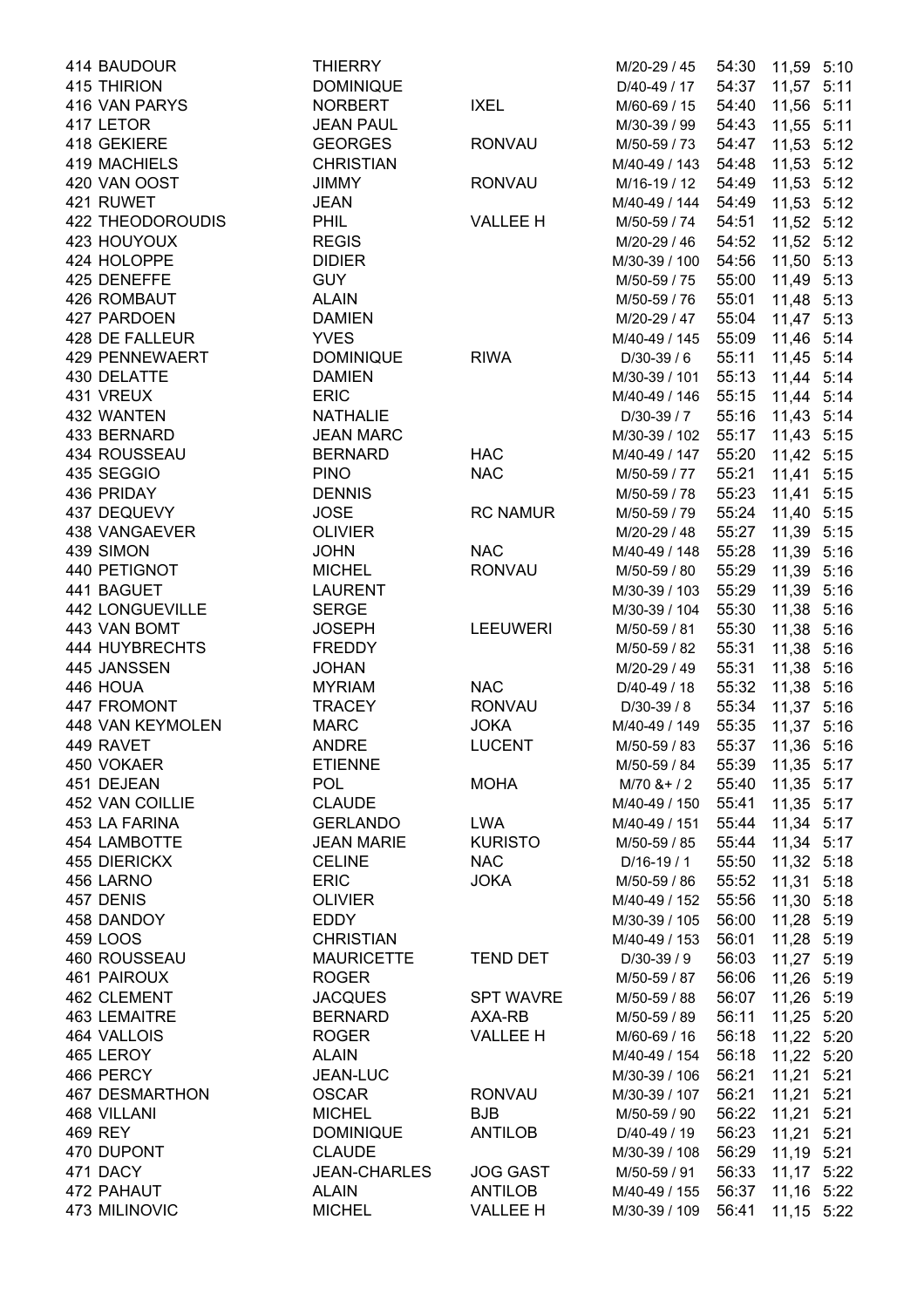| 474 POLART                | <b>GRETA</b>       | <b>VALLEE H</b>   | D/50-59 / 3                   |       | 56:42 11,14 5:23 |  |
|---------------------------|--------------------|-------------------|-------------------------------|-------|------------------|--|
| 475 LACAILLE              | <b>GUY</b>         | <b>NAC</b>        | M/50-59 / 92                  |       | 56:42 11,14 5:23 |  |
| 476 DEGOIGNIES            | <b>LOUIS</b>       |                   | M/50-59 / 93                  |       | 56:43 11,14 5:23 |  |
| 477 DEBRABANTER           | <b>ERIC</b>        |                   | M/30-39 / 110                 | 56:44 | 11,14 5:23       |  |
| 478 VANDEBORNE            | <b>JEAN PAUL</b>   |                   | M/30-39 / 111                 | 56:45 | 11,13 5:23       |  |
| <b>479 LANCASTER</b>      | <b>TONY</b>        |                   | M/50-59 / 94                  | 56:55 | 11,10 5:24       |  |
| 480 DELWICHE              | <b>BERNARD</b>     |                   | M/20-29 / 50                  | 56:57 | 11,09 5:24       |  |
| 481 RENDERS               | <b>REGINE</b>      | <b>NAC</b>        | D/40-49 / 20                  | 56:57 | 11,09 5:24       |  |
| 482 GENOT                 | <b>EMILE</b>       | <b>ANPCV</b>      | $M/70$ & + / 3                | 56:59 | 11,09 5:24       |  |
| 483 GOFFART               | <b>BRIGITTE</b>    | <b>KURISTO</b>    | D/40-49 / 21                  | 57:00 | 11,08 5:24       |  |
| 484 LETELLIER             | <b>MICHEL</b>      |                   | M/30-39 / 112                 | 57:01 | 11,08 5:24       |  |
| 485 DESMET                | <b>JEAN-YVES</b>   | <b>LDLV</b>       | M/30-39 / 113                 | 57:02 | 11,08 5:24       |  |
| 486 VERDOOT               | <b>CLAUDE</b>      |                   | M/40-49 / 156                 | 57:04 | 11,07 5:25       |  |
| 487 LARNO                 | <b>GILBERT</b>     | <b>JOKA</b>       | M/60-69 / 17                  | 57:04 | 11,07 5:25       |  |
| <b>488 VANDEN DRIESCH</b> | <b>FRANCOIS</b>    |                   | M/30-39 / 114                 |       | 57:05 11,07 5:25 |  |
| 489 SONET                 | <b>RENAUD</b>      | <b>CABW</b>       | M/20-29 / 51                  |       | 57:12 11,05 5:25 |  |
| 490 VERHEYEN              | <b>JEAN-PIERRE</b> | <b>JOG BEER</b>   | M/50-59 / 95                  | 57:17 | 11,03 5:26       |  |
| 491 SIMONS                | <b>BENOIT</b>      | PARA CL           | M/50-59 / 96                  | 57:23 | 11,01 5:26       |  |
| 492 CHABEAU               | <b>VINCIANNE</b>   |                   | D/40-49 / 22                  | 57:25 | 11,00 5:27       |  |
| 493 DE COEN               | <b>GERY</b>        |                   | M/50-59 / 97                  | 57:26 | 11,00 5:27       |  |
| 494 DEMEYER               | <b>PASCAL</b>      |                   |                               | 57:26 | 11,00 5:27       |  |
| 495 BALLARINI             | <b>GIANNI</b>      | <b>ESM</b>        | M/30-39 / 115<br>M/60-69 / 18 | 57:27 | 11,00 5:27       |  |
| 496 HANQUET               |                    | <b>RONVAU</b>     |                               |       |                  |  |
|                           | <b>GUY</b>         |                   | M/50-59 / 98                  | 57:28 | 10,99 5:27       |  |
| 497 VAN POPERING          | <b>CORNELIA</b>    | <b>JET</b>        | D/40-49 / 23                  | 57:29 | 10,99 5:27       |  |
| <b>498 GUILLIAMS</b>      | <b>GUY</b>         | AXA-RB            | M/50-59 / 99                  | 57:31 | 10,98 5:27       |  |
| 499 MAGOTTEAUX            | <b>HUBERT</b>      |                   | M/30-39 / 116                 | 57:33 | 10,98 5:27       |  |
| 500 FAUVARQUE             | <b>MARTINE</b>     | <b>NAC</b>        | D/50-59 / 4                   | 57:34 | 10,98 5:28       |  |
| 501 DE VITS               | <b>CHRIS</b>       | <b>JOG BEER</b>   | D/40-49 / 24                  | 57:35 | 10,97 5:28       |  |
| 502 DE KLERCK             | <b>GILBERT</b>     | <b>JOG BEER</b>   | M/40-49 / 157                 | 57:36 | 10,97 5:28       |  |
| 503 ALVAREZ BLANCO        | <b>SANDRINE</b>    | <b>JET</b>        | $D/16-19/2$                   | 57:38 | 10,96 5:28       |  |
| 504 ROOS                  | <b>JOEL</b>        |                   | M/30-39 / 117                 | 57:42 | 10,95 5:28       |  |
| 505 LOTIN                 | <b>MARCEL</b>      | <b>TEND DET</b>   | M/50-59 / 100                 | 57:45 | 10,94 5:29       |  |
| 506 BOHY                  | <b>RONNY</b>       | CS DYL.G          | M/50-59 / 101                 | 57:50 | 10,92 5:29       |  |
| 507 SCHOEPS               | <b>IVAN</b>        | POST OTT          | M/60-69 / 19                  | 57:59 | 10,90 5:30       |  |
| 508 SORNASSE              | <b>DANIEL</b>      |                   | M/40-49 / 158                 | 58:07 | 10,87 5:31       |  |
| 509 CARVAILLO             | <b>ALAIN</b>       | CS DYL.G          | M/40-49 / 159                 | 58:18 | 10,84 5:32       |  |
| 510 BAURAING              | <b>ALBERT</b>      |                   | M/60-69 / 20                  | 58:19 | 10,83 5:32       |  |
| 511 HOUTRELLE             | <b>MARCEL</b>      | <b>SC CHARL</b>   | M/50-59 / 102                 | 58:20 | 10,83 5:32       |  |
| 512 DEROME                | <b>LIONEL</b>      | AXA-RB            | M/30-39 / 118                 | 58:21 | 10,83 5:32       |  |
| 513 VETS                  | <b>AGNES</b>       | <b>CABW</b>       | D/40-49 / 25                  | 58:24 | 10,82 5:32       |  |
| 514 BOMAL                 | <b>FRANCIS</b>     | <b>NAC</b>        | M/50-59 / 103                 | 58:25 | 10,82 5:32       |  |
| 515 VAN AKKER             | <b>ROGER</b>       | <b>SC CHARL</b>   | M/50-59 / 104                 | 58:34 | 10,79 5:33       |  |
| 516 RATTI                 | <b>MARUSCA</b>     | <b>NAC</b>        | D/40-49 / 26                  | 58:47 | 10,75 5:34       |  |
| 517 WILLEMS               | <b>BERTRAND</b>    |                   | M/20-29 / 52                  | 58:47 | 10,75 5:34       |  |
| 518 VAN GOSSUM            | <b>LUC</b>         | A.F               | M/50-59 / 105                 | 58:47 | 10,75 5:34       |  |
| 519 LANOY                 | <b>REGINALD</b>    |                   | M/20-29 / 53                  | 58:52 | 10,73 5:35       |  |
| 520 MOTTIAUX              | <b>DIDIER</b>      |                   | M/30-39 / 119                 | 58:57 | 10,72 5:35       |  |
| 521 FAMULARO              | <b>FREDERIC</b>    |                   | M/16-19 / 13                  | 59:02 | 10,70 5:36       |  |
| 522 DE CEUSTER            | <b>LINDA</b>       |                   | D/40-49 / 27                  | 59:08 | 10,68 5:36       |  |
| 523 TEMMERMAN             | <b>GEORGES</b>     | <b>KKH</b>        | $M/70$ & + / 4                | 59:09 | 10,68 5:37       |  |
| 524 LETOR                 | <b>BERNADETTE</b>  |                   | D/40-49 / 28                  | 59:11 | 10,68 5:37       |  |
| 525 LOUVRIER              | <b>FERNAND</b>     |                   | M/50-59 / 106                 | 59:12 | 10,67 5:37       |  |
| 526 VERMEULEN             | <b>FREDDY</b>      |                   | M/60-69 / 21                  | 59:13 | 10,67 5:37       |  |
| 527 LEMMENS               | MIA                | <b>JOG CLUBJE</b> | $D/50-59/5$                   | 59:23 | 10,64 5:38       |  |
| 528 DOMS                  | <b>HARRY</b>       |                   | M/50-59 / 107                 | 59:24 | 10,64 5:38       |  |
| 529 BUYSE                 | <b>PIERRE</b>      |                   | M/40-49 / 160                 | 59:25 | 10,63 5:38       |  |
| 530 VAN DAMME             | <b>MARC</b>        |                   | M/20-29 / 54                  | 59:25 | 10,63 5:38       |  |
| 531 SEL                   | <b>RICHARD</b>     |                   | M/60-69 / 22                  | 59:32 | 10,61 5:39       |  |
| 532 DELCHAMBRE            | <b>PHILIPPE</b>    | <b>FLEURUS</b>    | M/50-59 / 108                 | 59:33 | 10,61 5:39       |  |
| 533 DEJONG                | <b>ANNE</b>        |                   | D/40-49 / 29                  | 59:35 | 10,60 5:39       |  |
|                           |                    |                   |                               |       |                  |  |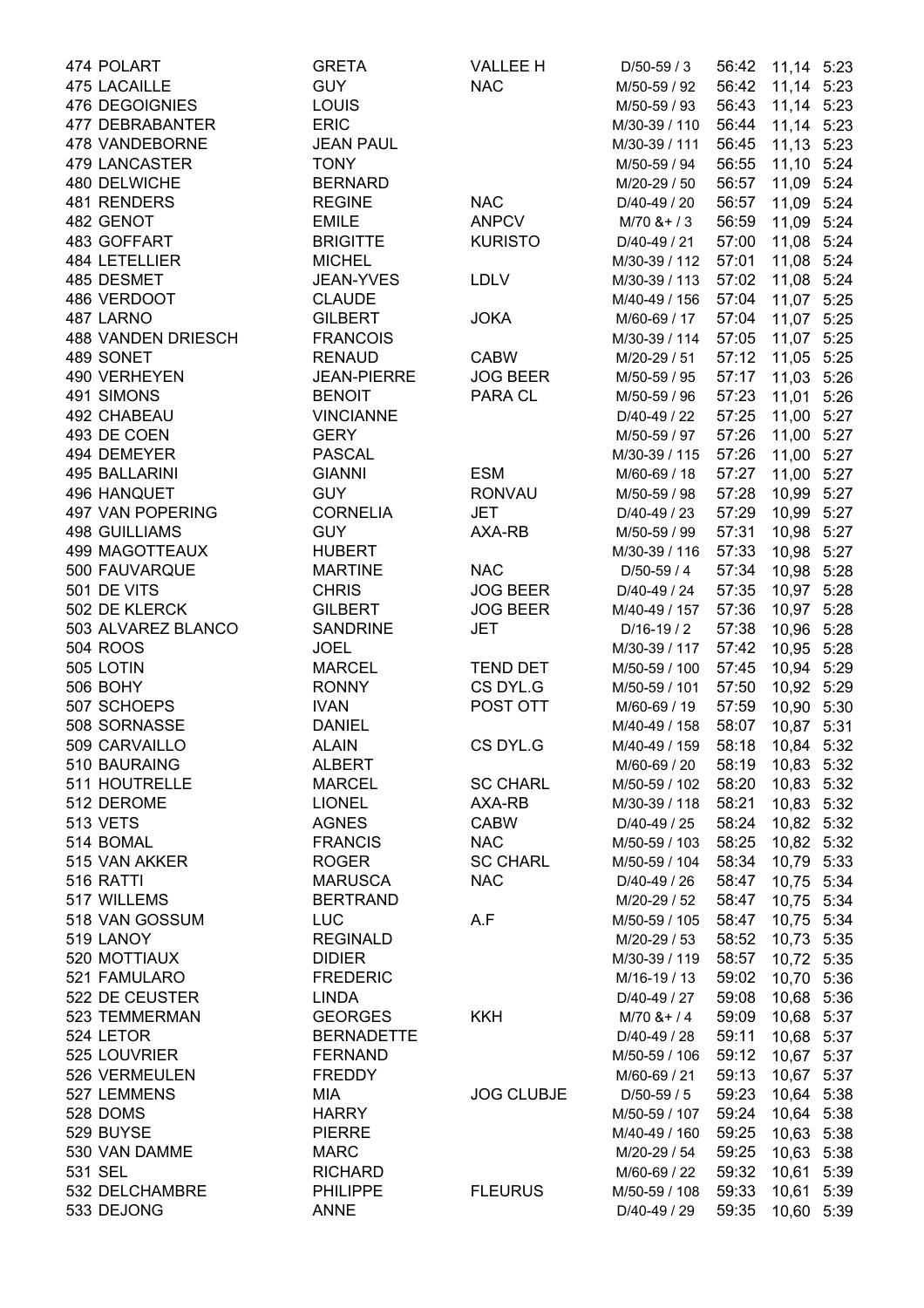| 534 JUAREZ           | <b>GLORIA</b>       |                   | D/40-49 / 30                       | 59:38              | 10,59 5:39 |      |
|----------------------|---------------------|-------------------|------------------------------------|--------------------|------------|------|
| 535 ROUZEEUW         | <b>GINETTE</b>      | <b>RIWA</b>       | D/40-49 / 31                       | 59:41              | 10,59 5:40 |      |
| 536 LEMPEREUR        | <b>BERNADETTE</b>   | <b>KURISTO</b>    | D/40-49 / 32                       | 59:41              | 10,59 5:40 |      |
| 537 DE MUNCK         | <b>VERONIQUE</b>    |                   | D/40-49 / 33                       | 59:42              | 10,58 5:40 |      |
| 538 LEVY             | <b>DOMINIQUE</b>    | <b>KURISTO</b>    | M/50-59 / 109                      | 59:43              | 10,58 5:40 |      |
| 539 LORIA            | <b>ANDRE</b>        |                   | M/60-69 / 23                       | 59:43              | 10,58 5:40 |      |
| 540 VANNIEUWENHOVEN  | <b>ARTHUR</b>       |                   | M/60-69 / 24                       | 59:50              | 10,56 5:40 |      |
| 541 LANNOY           | <b>WOLFGANG</b>     | <b>JOG GAST</b>   | M/50-59 / 110                      | 59:58              | 10,54 5:41 |      |
| 542 CLAES            | <b>SEBASTIEN</b>    |                   | M/20-29 / 55                       | 1:00:01 10,53 5:42 |            |      |
| 543 TRANSON          | <b>CHRISTIAN</b>    |                   | M/40-49 / 161 1:00:02 10,52 5:42   |                    |            |      |
| 544 DE BLIECK        | <b>PHILIPPE</b>     |                   | M/50-59 / 111 1:00:04 10,52 5:42   |                    |            |      |
| <b>545 LUST</b>      | <b>PAUL</b>         |                   | M/50-59 / 112 1:00:12 10,50 5:43   |                    |            |      |
| 546 BERVOET          | <b>SABINE</b>       | <b>JOG CLUBJE</b> | D/30-39 / 10  1:00:19  10,47  5:44 |                    |            |      |
| 547 PAUWELS          | <b>MARC</b>         | <b>JOG CLUBJE</b> | M/40-49 / 162 1:00:19 10,47 5:44   |                    |            |      |
| 548 WANTEN           | MARIE-THERESE       |                   | D/50-59 / 6                        | 1:00:29 10,45 5:45 |            |      |
| 549 PEETERS          | JEAN-MARIE1         | CS DYL.G          | M/30-39 / 120 1:00:29 10,45 5:45   |                    |            |      |
| 550 COULON           | <b>JEAN MARIE</b>   | <b>SMASH</b>      | M/50-59 / 113 1:00:32 10,44 5:45   |                    |            |      |
| 551 DECOSTER         | <b>ROGER</b>        | <b>SPIRID L</b>   | M/70 & + / 5 1:00:43 10,41 5:46    |                    |            |      |
| 552 VANHEUVERZWIJN   | <b>GAUTHIER</b>     |                   | M/40-49 / 163 1:00:44 10,40 5:46   |                    |            |      |
| 553 LEMANS           | <b>RICHARD</b>      |                   | M/30-39 / 121 1:00:46 10,40 5:46   |                    |            |      |
| 554 VLAMINCK         | <b>THIERRY</b>      | <b>TEND DET</b>   | M/30-39 / 122 1:00:47 10,39 5:46   |                    |            |      |
| 555 BELLEMANS        | <b>MARCEL</b>       | JET               | M/50-59 / 114 1:00:53 10,38 5:47   |                    |            |      |
|                      |                     |                   |                                    |                    |            |      |
| 556 VANHESSEN        | <b>FRANCOIS</b>     | <b>JOG BEER</b>   | M/50-59 / 115 1:01:02 10,35 5:48   |                    |            |      |
| 557 DEBELDER         | <b>JOSEPH</b>       | <b>VALLEE H</b>   | M/60-69 / 25 1:01:12 10,32 5:49    |                    |            |      |
| 558 SIMON            | <b>PATRICK</b>      |                   | M/40-49 / 164 1:01:24 10,29 5:50   |                    |            |      |
| 559 DE SMAELS        | <b>REMI</b>         |                   | $M/70$ & + / 6                     | 1:01:30 10,27 5:50 |            |      |
| 560 VANDERSLAGMOLEN  | <b>SYLVIE</b>       |                   | D/20-29 / 8                        | 1:01:33 10,26 5:51 |            |      |
| 561 BUELENS          | <b>HENRI</b>        | <b>ANTILOB</b>    | M/60-69 / 26                       | 1:01:48 10,22 5:52 |            |      |
| 562 DEFEIJTER        | <b>JACQUELINE</b>   | <b>TBL</b>        | D/40-49 / 34                       | 1:01:55 10,20 5:53 |            |      |
| 563 LEFEBVRE         | <b>BERNARD</b>      | <b>IXEL</b>       | M/60-69 / 27                       | 1:01:59 10,19 5:53 |            |      |
| 564 BAUDOIN          | <b>MONIQUE</b>      | <b>ANTILOB</b>    | D/50-59 / 7                        | 1:02:08 10,17 5:54 |            |      |
| 565 TILLIER          | <b>PIERRE</b>       |                   | M/40-49 / 165 1:02:25 10,12 5:56   |                    |            |      |
| 566 GRANDA           | <b>MARTHE</b>       | <b>RCB</b>        | $D/50-59/8$                        | 1:02:47 10,06 5:58 |            |      |
| 567 MORENO           | <b>JOSE</b>         |                   | M/50-59 / 116 1:02:48 10,06 5:58   |                    |            |      |
| 568 BASTIN           | <b>ERIC</b>         |                   | M/40-49 / 166 1:02:51 10,05 5:58   |                    |            |      |
| 569 SWALUS           | <b>SOPHIE</b>       | <b>JOG BEER</b>   | D/40-49 / 35                       | 1:02:51 10,05 5:58 |            |      |
| 570 DILLENBOURG      | <b>BERNADETTE</b>   |                   | D/40-49 / 36  1:02:53  10,05  5:58 |                    |            |      |
| 571 SWALUS           | <b>PHILIPPE</b>     | <b>JOG BEER</b>   | M/30-39 / 123 1:02:56 10,04 5:59   |                    |            |      |
| 572 COPPE            | <b>STEPHANE</b>     |                   | M/40-49 / 167 1:03:10 10,00 6:00   |                    |            |      |
| 573 HOPPE            | <b>BERNARD</b>      |                   | M/40-49 / 168 1:03:13 9,99         |                    |            | 6:00 |
| 574 ANISET           | <b>FRANCOISE</b>    |                   | D/30-39 / 11 1:03:22 9,97          |                    |            | 6:01 |
| 575 STEENPUT         | <b>LUC</b>          |                   | M/40-49 / 169 1:03:26 9,96         |                    |            | 6:01 |
| 576 SANDERSON        | <b>VIVIANE</b>      | <b>JOG GAST</b>   | D/50-59 / 9                        | 1:03:40 9,92       |            | 6:03 |
| 577 VANWINDEN        | <b>MARC</b>         | <b>JOG GAST</b>   | M/50-59 / 117 1:03:40 9,92         |                    |            | 6:03 |
| 578 DI FILIPPANTONIO | <b>VINCENT</b>      |                   | M/40-49 / 170 1:03:41              |                    | 9,92       | 6:03 |
| 579 BINOT            | <b>CHANTAL</b>      |                   | D/40-49 / 37                       | 1:03:47 9,91       |            | 6:03 |
| <b>580 TAI</b>       | <b>VERONIQUE</b>    |                   | D/30-39 / 12                       | 1:03:47 9,91       |            | 6:03 |
| 581 BINOT            | <b>BRIGITTE</b>     |                   | D/40-49 / 38                       | 1:03:53 9,89       |            | 6:04 |
| 582 KENNIN           | <b>HUGO</b>         | SP ZOUTLEEUW      | M/40-49 / 171 1:04:03 9,86         |                    |            | 6:05 |
| 583 BEGHIN           | <b>PHILIPPE</b>     | <b>ACLO</b>       | M/40-49 / 172 1:04:11 9,84         |                    |            | 6:06 |
| 584 PLASMAN          | <b>MARIE PAULE</b>  | <b>VALLEE H</b>   | D/40-49 / 39 1:04:16 9,83          |                    |            | 6:06 |
| 585 FLORENTEN        | <b>MARIE JEANNE</b> | <b>VALLEE H</b>   | D/50-59 / 10                       | 1:04:16 9,83       |            | 6:06 |
| 586 DI FILIPPANTONIO | <b>NICOLAS</b>      |                   | M/20-29 / 56                       | 1:04:28 9,80       |            | 6:07 |
| 587 VANDERVOORT      | <b>MICHELINE</b>    | <b>NAC</b>        | D/40-49 / 40                       | 1:04:29 9,80       |            | 6:07 |
| 588 DELHOVE          | <b>LAURENT</b>      |                   | M/20-29 / 57                       | 1:04:32 9,79       |            | 6:08 |
| 589 VLAMINCK         | <b>GEORGET</b>      | <b>TEND DET</b>   | M/60-69 / 28                       | 1:04:50 9,74       |            | 6:09 |
| 590 SCHUMACKER       | <b>MURIEL</b>       |                   | D/20-29 / 9                        | 1:04:53 9,74       |            | 6:10 |
| 591 JONCKHEERE       | <b>MARC</b>         |                   | M/50-59 / 118 1:04:54 9,73         |                    |            | 6:10 |
| 592 CLAPUYT          | <b>FABIENNE</b>     |                   | D/40-49 / 41                       | 1:04:54 9,73       |            | 6:10 |
| 593 GROSS            | <b>STEPHANIE</b>    |                   | D/30-39 / 13                       | 1:05:18 9,68       |            | 6:12 |
|                      |                     |                   |                                    |                    |            |      |